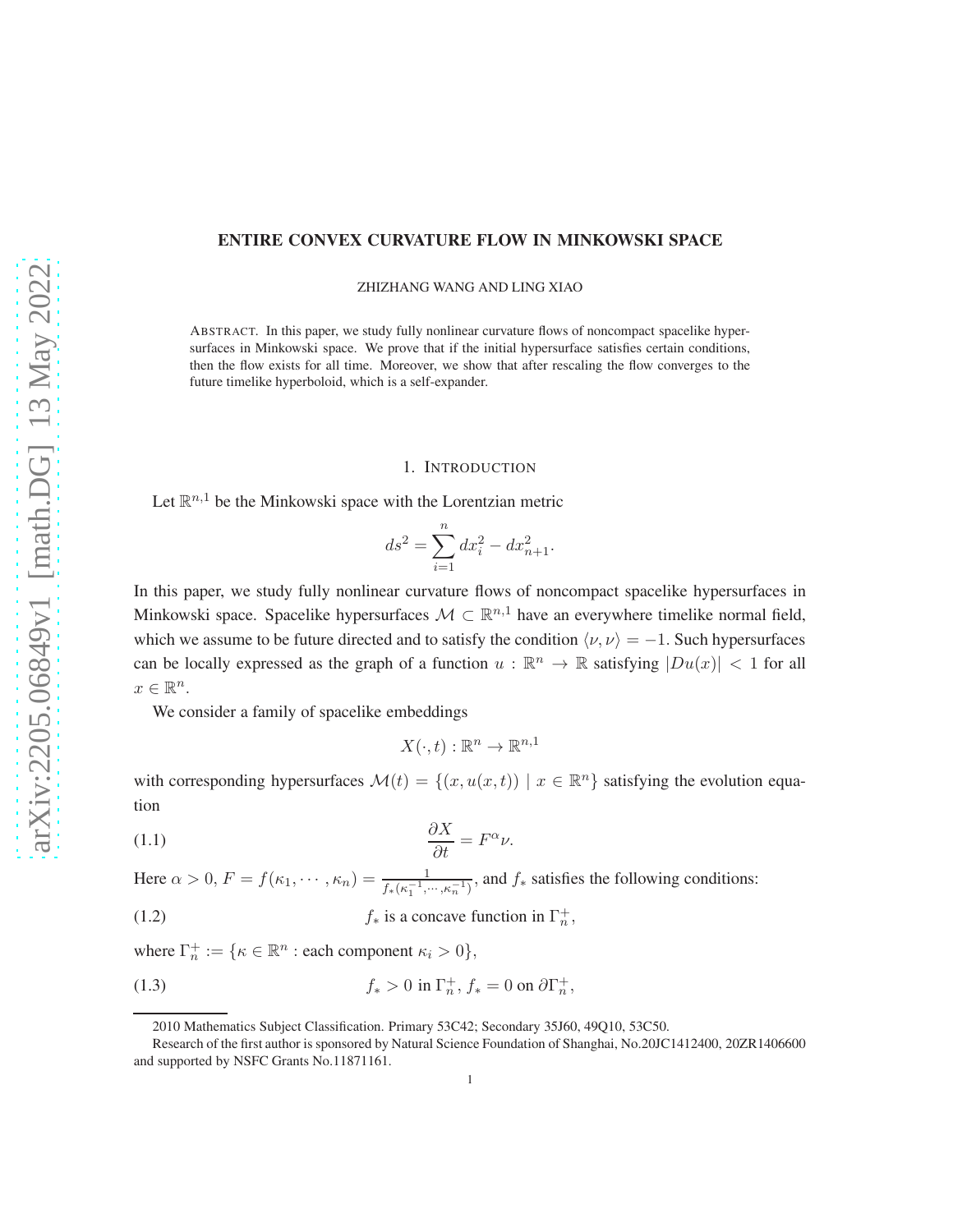<span id="page-1-1"></span>and

(1.4) 
$$
f_*^i := \frac{\partial f_*}{\partial \kappa_i} > 0 \text{ in } \Gamma_n^+, 1 \leqslant i \leqslant n.
$$

In addition, we shall assume f<sup>∗</sup> satisfies the following more technical assumptions. These include

<span id="page-1-3"></span>(1.5)  $f_*$  is homogeneous of degree one,

(1.6) there exists 
$$
\epsilon_0 > 0
$$
 such that  $\sum f_*^i \kappa_i^2 \ge \epsilon_0 f_* \sum \kappa_i$ ,

and for every  $C > 0$  and every compact set E in  $\Gamma_n^+$ , there exists  $R = R(E, C) > 0$  such that

(1.7) 
$$
f_*(\kappa_1, \cdots, \kappa_{n-1}, \kappa_n + R) > C, \forall \kappa \in E.
$$

Finally, for our convenience, we also suppose  $f_*$  is normalized

$$
(1.8) \t\t f*(1, \cdots, 1) = 1.
$$

All of these assumptions are satisfied by  $f_* = (s_n)^{\frac{\beta}{n}} (s_k)^{\frac{1-\beta}{k}}$ , where  $0 \le k \le n, \beta \in (0, 1]$ , and

<span id="page-1-4"></span><span id="page-1-2"></span>
$$
s_k = \frac{1}{\binom{n}{k}} \sum_{1 \leqslant i_1 < \cdots < i_k \leqslant n} \kappa_{i_1} \cdots \kappa_{i_k}
$$

is the normalized k-th elementary symmetric polynomial  $(s_0 = 1)$ . One can find more examples of  $f_*$  in [\[10\]](#page-26-0).

We also assume the initial hypersurface  $\mathcal{M}_0 = \{(x, u_0(x)) \mid x \in \mathbb{R}^n\}$  satisfyies:

**Conditions A:** (1) strictly convex, (2) spacelike, (3) the curvatures of  $\mathcal{M}_0$ , denoted by  $\kappa[\mathcal{M}_0]$  =  $(\kappa_1, \dots, \kappa_n)$ , and their derivatives are uniformly bounded. We also need the following condition:

<span id="page-1-0"></span>(4) 
$$
\sqrt{|x|^2 + C_0} < u_0(x) < \sqrt{|x|^2 + C_1},
$$

for some  $C_1 > C_0 > 0$ .

Note that condition [\(4\)](#page-1-0) is needed to obtain the local  $C<sup>1</sup>$  estimates (see Subsection [4.1\)](#page-16-0).

Remark 1. *It is clear that condition* [\(4\)](#page-1-0) *implies*

$$
u_0(x) \to |x|, \text{ as } |x| \to +\infty.
$$

In view of Lemma 14 of [\[15\]](#page-26-1), we obtain the Legendre transform of  $u_0$  which we denote by  $u_0^*$ , satisfies  $u_0^* = 0$  on  $\partial B_1$ . By the strict convexity of  $u_0^*$  we have  $u_0^* < 0$  in  $B_1$ .

There is a great deal of literature concerning the entire graphical curvature flow. In Minkowski space, Ecker [\[7\]](#page-26-2) proved the long time existence for entire graphical solutions of the mean curvature flow. In [\[2\]](#page-26-3), Aarons studied the forced mean curvature flow of entire graphs in Minkowski space. With initial data  $\mathcal{M}_0$  being a smooth strictly spacelike hypersurface, Aarons proved long time existence of solutions to the flow where the forcing term is smooth. Furthermore, Aarons also obtained some convergence results when the forcing term is a constant and  $\mathcal{M}_0$  has bounded curvatures. In [\[3\]](#page-26-4), Bayard and Schnürer constructed solutions to the logarithmic Gauss curvature flow for convex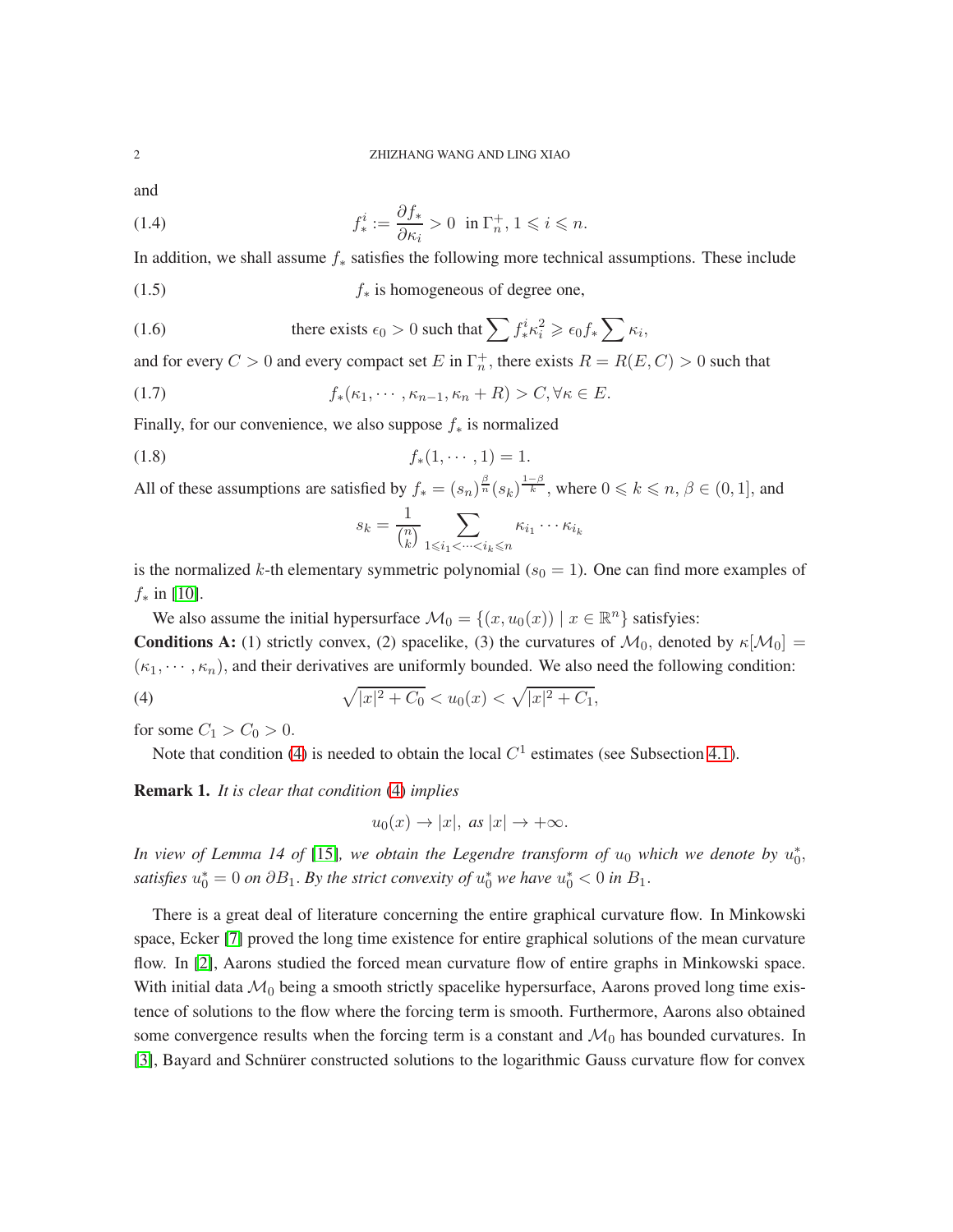spacelike hypersurfaces with prescribed Gauss map images. They showed that the solutions converge to the constant Gauss curvature hypersurfaces. In Euclidean space, entire graphical solutions of the mean curvature flow have been studied by Ecker and Huisken in [\[8\]](#page-26-5). Entire graphical solutions of fully-nonlinear flows were recently studied by Daskalopoulos and her collaborators in [\[4,](#page-26-6) [9\]](#page-26-7).

The flow [\(1.1\)](#page-0-0) is well understood when the initial entire graphical hypersurface is co-compact. It was shown in [\[1\]](#page-26-8) that for any co-compact, spacelike, uniformly locally convex initial embedding  $\mathcal{M}_0$ , there exists a unique co-compact solution  $\mathcal{M}_t$  satisfying equation [\(1.1\)](#page-0-0) for  $t \in (0,\infty)$ . Moreover, after rescaling,  $\mathcal{M}_t$  converges in  $C^\infty$  to an embedding with image equal to the future timelike hyperboloid  $\mathbb{H}^n$ . As it was proved in Section 12 of [\[1\]](#page-26-8), this result implies a convergence result for a class of special solution of the cross-curvature flow (see [\[5\]](#page-26-9)) of negatively curved Riemannian metric on three-manifolds.

This work is concerned with the long time existence and convergence of [\(1.1\)](#page-0-0) for initial data  $\mathcal{M}_0$ which is an entire graph satisfying **Conditions A**. In particular, we prove the following theorem.

Theorem 2. *Let* M<sup>0</sup> *be an entire spacelike hypersurface satisfying Conditions A, and the dual of function* f, *i.e.,*  $f_*$ , *satisfies* [\(1.4\)](#page-1-1)-[\(1.7\)](#page-1-2)*. Then, given*  $M_0$ *, there exists a unique*  $C^\infty$  *smooth, entire,* spacelike, strictly convex solution  $\mathcal{M}_t := \{(x, u(x,t)) | (x,t) \in \mathbb{R}^n \times (0,\infty)\}$  of the equation [\(1.1\)](#page-0-0) *satisfying for any fixed*  $t \in (0, \infty)$ ,  $u(x, t) - |x| \to 0$  *as*  $|x| \to \infty$ . *The rescaled embeddings given*  $by \ \tilde{X}=\frac{X}{[(1+\alpha)F(I)\tilde{t}]^{1/(1+\alpha)}}$  converge in  $C^\infty$  to an embedding with image equal to the future timelike *hyperboloid*  $\mathbb{H}^n$ , *where*  $\tilde{t} = (1 + \alpha)^{-1} + t$  *and I is the identity matrix.* 

Remark 3. *Notice that here we study the complete flow instead of the co-compact flow, we need to deal with the behavior of the flow at infinity. Therefore, our techniques here are completely different from those in* [\[1\]](#page-26-8)*. Moreover, in order to obtain that this flow converges, we need to develop new methods to obtain interior estimates. The methods we developed here are completely different from those used in studying curvature flows with forcing terms (see* [\[2,](#page-26-3) [3\]](#page-26-4) *for examples).*

**Remark 4.** In Section [5](#page-23-0) we will see that the rescaled embeddings  $\tilde{X}$  converge to a self-expander *satisfying*

<span id="page-2-0"></span>
$$
(1.9) \t\t\t F^{\alpha} = -\langle X, \nu \rangle,
$$

*which happens to be the future timelike hyperboloid. On the other hand, for any hypersurface* M satisfies [\(1.9\)](#page-2-0), we have  $[(1 + \alpha)\tilde{t}]^{\frac{1}{1 + \alpha}}X$  satisfies flow equation [\(1.1\)](#page-0-0). By the result in [\[16\]](#page-26-10), we *know that there exist infinitely many hypersurfaces that satisfying* [\(1.9\)](#page-2-0)*. Therefore, in order for the rescaled flow to converge to the hyperboloid, the condition* [\(4\)](#page-1-0) *in Conditions A is necessary.*

The organization of the paper is as follows. In Section [2](#page-3-0) we give a special solution to equation [\(1.1\)](#page-0-0). This solution inspires us to formulate the approximate problem and construct barrier functions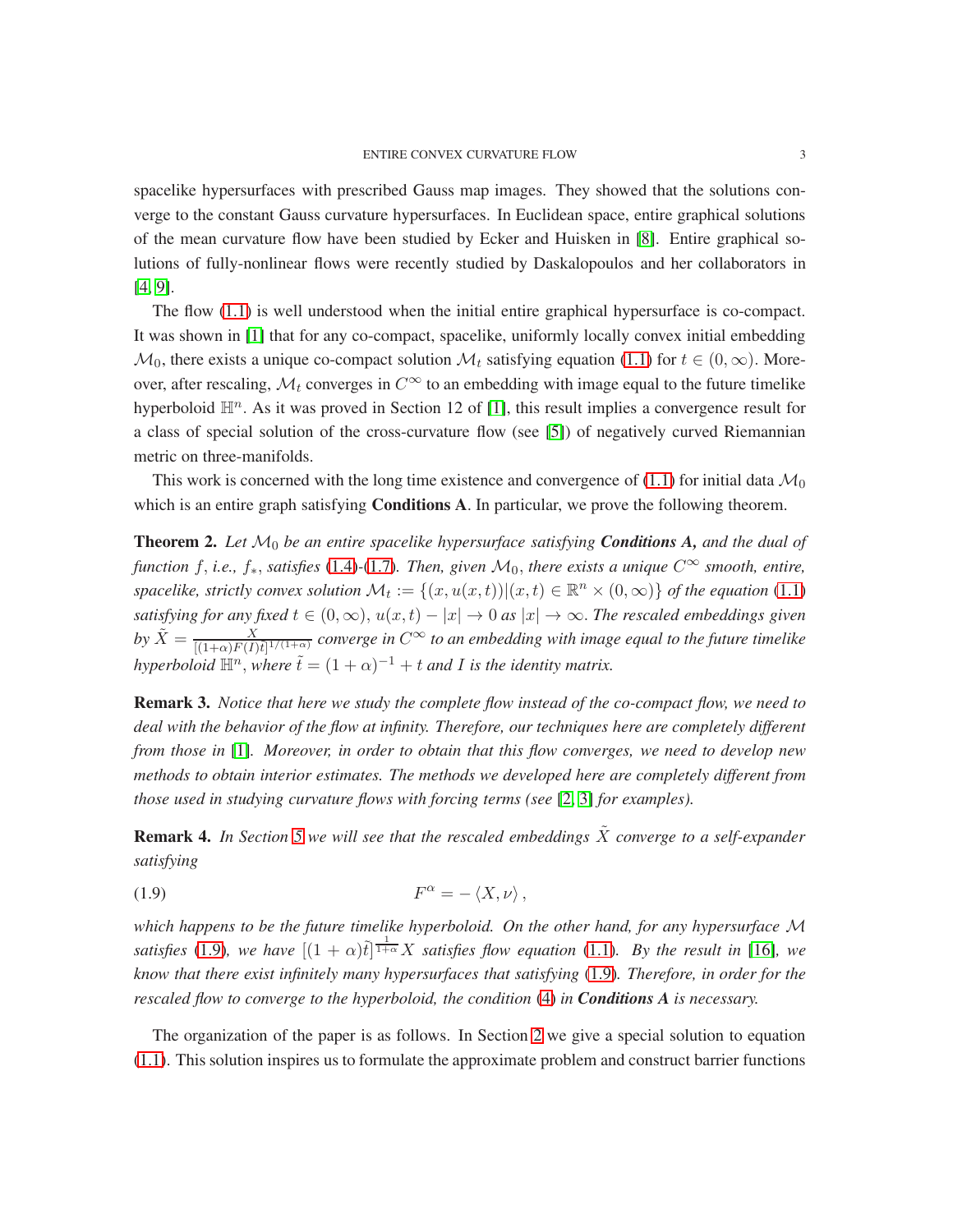in later sections. In Section [3](#page-4-0) we prove the long time existence of the approximate problem. Local  $C<sup>1</sup>$  and  $C<sup>2</sup>$  estimates are established in Section [4.](#page-16-1) Combining with Section [3,](#page-4-0) we prove the existence of solution to  $(1.1)$  for all time. In Section [5](#page-23-0) we show that after rescaling the solution of  $(1.1)$ converges to the unit future hyperboloid as  $t \to \infty$ .

# 2. SPECIAL SOLUTION OF EQUATION [\(1.1\)](#page-0-0)

<span id="page-3-0"></span>In this section, we will introduce a special solution for equation  $(1.1)$ . We will also discuss the Legendre Transform of this special solution. In later sections, we will use this special solution to construct various barrier functions.

Let's first note that since M is spacelike, the position vector of M can be written as  $X =$  $(x, u(x))$ . After reparametrization, we can rewrite [\(1.1\)](#page-0-0) as following equation

(2.1) 
$$
\begin{cases} \frac{\partial u}{\partial t} = F^{\alpha} \left( \frac{1}{w} \gamma^{ik} u_{kl} \gamma^{lj} \right) w \\ u(\cdot, 0) = u_0(x), \end{cases}
$$

where  $w = \sqrt{1 - |Du|^2}$ ,  $\gamma^{ik} = \delta_{ik} + \frac{u_i u_k}{w(1+w)}$ , and  $u_{kl} = D_{x_k x_l}^2 u$  is the ordinary Hessian of u. Let  $z = \sqrt{|x|^2 + [(1 + \alpha)t]^{\frac{2}{1 + \alpha}}}$ , then a straightforward calculation yields

<span id="page-3-1"></span>
$$
\mathbf{z}_t = (|x|^2 + [(1+\alpha)t]^{\frac{2}{1+\alpha}})^{-\frac{1}{2}} [(1+\alpha)t]^{\frac{1-\alpha}{1+\alpha}},
$$
  

$$
\kappa[\mathcal{M}_\mathbf{z}] = [(1+\alpha)t]^{-\frac{1}{1+\alpha}} (1, 1, \cdots, 1),
$$
  

$$
F^{\alpha}(\kappa[\mathcal{M}_\mathbf{z}]) = [(1+\alpha)t]^{-\frac{\alpha}{1+\alpha}},
$$

and

$$
w = \sqrt{1 - \frac{|x|^2}{|x|^2 + [(1+\alpha)t]^{\frac{2}{1+\alpha}}}} = \frac{[(1+\alpha)t]^{\frac{1}{1+\alpha}}}{\mathbf{z}}.
$$

Therefore,  $\mathbf{z} = \sqrt{|x|^2 + [(1+\alpha)t]^{\frac{2}{1+\alpha}}}$  satisfies [\(2.1\)](#page-3-1) for  $t \in (0,\infty)$ . We can see that, for  $\mathcal{M}_t =$  $\{(x, \mathbf{z}(x,t)) | (x,t) \in \mathbb{R}^n \times \mathbb{R}_+\}, \ \kappa[\mathcal{M}_t] \to 0 \text{ as } t \to \infty. \text{ Moreover, let } \tilde{X} = \frac{X}{[(1+\alpha)t]^{\frac{1}{1+\alpha}}}$ where X is the position vector of  $\mathcal{M}_t$ . Then, for any fixed  $t > 0$ , the rescaled graph  $\mathcal{M}(t) =$  $\{(x,\sqrt{|x|^2+1}) \mid x \in \mathbb{R}^n\}$  is the standard hyperboloid satisfying  $F^{\alpha}(\kappa[\mathcal{M}]) = -\langle X, \nu \rangle$ .

Next, let's consider the Legendre transform of z. By definition we have

$$
\mathbf{z}^* = x \cdot D\mathbf{z} - \mathbf{z} = -\frac{\left[ (1+\alpha)t \right]^{\frac{2}{1+\alpha}}}{\sqrt{|x|^2 + \left[ (1+\alpha)t \right]^{\frac{2}{1+\alpha}}}}
$$
  
= -\left[ (1+\alpha)t \right]^{\frac{1}{1+\alpha}} \sqrt{1 - |D\mathbf{z}|^2} = -\left[ (1+\alpha)t \right]^{\frac{1}{1+\alpha}} \sqrt{1 - |\xi|^2}.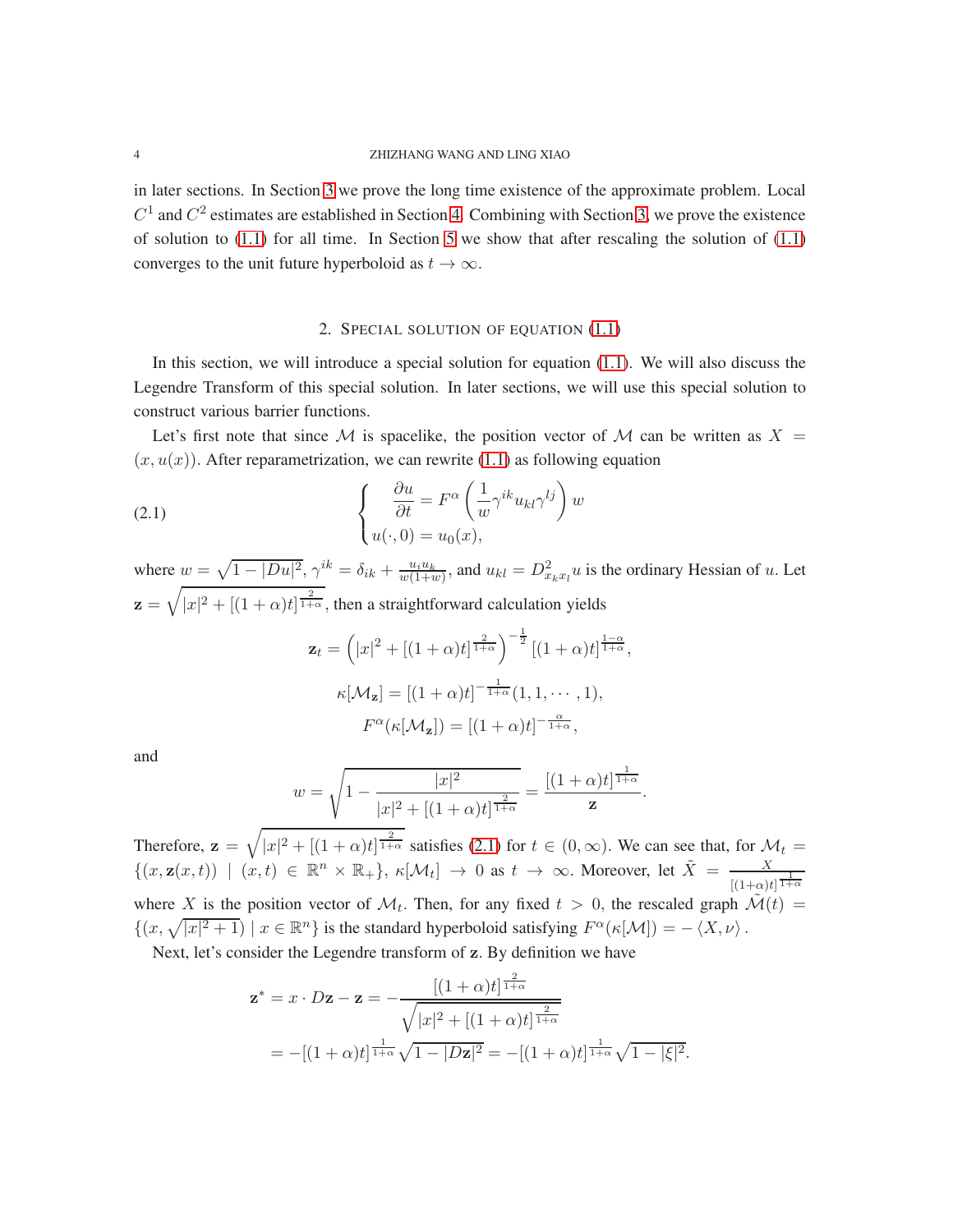It's easy to verify that  $z^*$  is a solution of

<span id="page-4-2"></span>(2.2) 
$$
\begin{cases}\n\mathbf{z}_{t}^{*} = -F_{*}^{-\alpha}(w^{*}\gamma_{ik}^{*}\mathbf{z}_{kl}^{*}\gamma_{lj}^{*})w^{*} & \text{in } B_{1} \times (0, \infty) \\
\mathbf{z}^{*}(\cdot, t) = 0 & \text{on } \partial B_{1} \times [0, \infty) \\
\mathbf{z}^{*}(\cdot, 0) = 0 & \text{in } B_{1} \times \{0\},\n\end{cases}
$$

where  $w^* = \sqrt{1 - |\xi|^2}$ ,  $\gamma_{ik}^* = \delta_{ik} - \frac{\xi_i \xi_k}{1 + w^*}$ ,  $u_{kl}^* = \frac{\partial^2 u^*}{\partial \xi_k \partial \xi}$  $\frac{\partial^2 u^*}{\partial \xi_k \partial \xi_l}$ , and  $F_*^{-\alpha}(w^*\gamma^*_{ik}u^*_{kl}\gamma^*_{lj}) = f_*^{-\alpha}(\kappa^*[w^*\gamma^*_{ik}u^*_{kl}\gamma^*_{lj}]).$ 

Here  $\kappa^* [w^* \gamma_{ik}^* u_{kl}^* \gamma_{lj}^*] = (\kappa_1^*, \cdots, \kappa_n^*)$  are the eigenvalues of the matrix  $(w^* \gamma_{ik}^* u_{kl}^* \gamma_{lj}^*)$ . Since when  $\mathcal{M}_t$  satisfies equation [\(1.1\)](#page-0-0), its support function  $v = \langle X, \nu \rangle$  satisfies  $v_t = -F^{\alpha}(\kappa[\mathcal{M}_t])$ . In this paper we will consider the solvability of the following problem:

<span id="page-4-1"></span>(2.3) 
$$
\begin{cases} u_t^* = -F_*^{-\alpha} (w^* \gamma_{ik}^* u_{kl}^* \gamma_{lj}^*) w^* & \text{in } B_1 \times (0, \infty) \\ u^*(\cdot, t) = 0 & \text{on } \partial B_1 \times [0, \infty) \\ u^*(\cdot, 0) = u_0^* & \text{on } B_1 \times \{0\}. \end{cases}
$$

# <span id="page-4-3"></span>3. SOLVABILITY OF THE APPROXIMATE PROBLEM

<span id="page-4-0"></span>Notice that equation [\(2.3\)](#page-4-1) is degenerate. Inspired by the special solution  $z^*$  of [\(2.2\)](#page-4-2), in this section we will consider the solvability of the following approximate problem:

(3.1) 
$$
\begin{cases} (u_r^*)_t = -F_*^{-\alpha} (w^* \gamma_{ik}^* u_{kl}^* \gamma_{lj}^*) w^* & \text{in } B_r \times (0, T] \\ u_r^*(\cdot, t) = \hat{u}_0^* - [(1 + \alpha)\tilde{t}]^{\frac{1}{1 + \alpha}} \sqrt{1 - r^2} & \text{on } \partial B_r \times [0, T] \\ u_r^*(\cdot, 0) = \hat{u}_0^* - \sqrt{1 - |\xi|^2} = u_0^* & \text{on } B_r \times \{0\}, \end{cases}
$$

where  $\tilde{t} = t + (1 + \alpha)^{-1}$  and  $T > 0$  is an arbitrary positive number.

**Remark 5.** Note that for our convenience, in the rest of this paper, we always assume  $\hat{u}_0^* = u_0^* +$  $\sqrt{1-|\xi|^2}$  to be strictly convex. For if it's not, we can consider the following equation instead

(3.2) 
$$
\begin{cases} (u_r^*)_t = -F_*^{-\alpha} (w^* \gamma_{ik}^* u_{kl}^* \gamma_{lj}^*) w^* & \text{in } B_r \times (0, T] \\ u_r^*(\cdot, t) = \hat{u}_0^* - \epsilon [(1+\alpha)\tilde{t}]^{\frac{1}{1+\alpha}} \sqrt{1-r^2} & \text{on } \partial B_r \times [0, T] \\ u_r^*(\cdot, 0) = \hat{u}_0^* - \epsilon \sqrt{1-|\xi|^2} = u_0^* & \text{on } B_r \times \{0\}, \end{cases}
$$

where  $\epsilon > 0$  is a small constant such that  $\hat{u}_0^* = u_0^* + \epsilon \sqrt{1 - |\xi|^2}$  is strictly convex.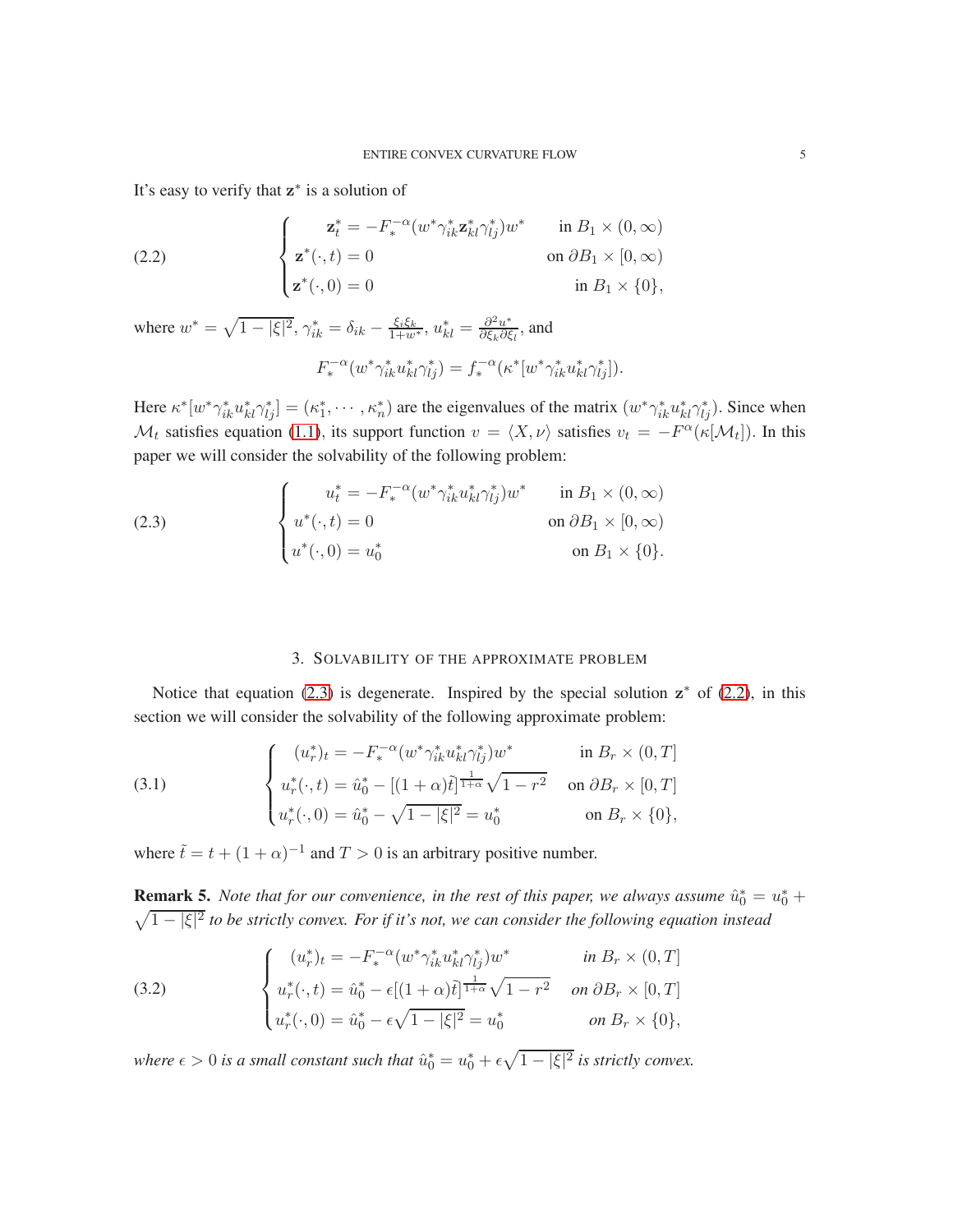<span id="page-5-2"></span>3.1.  $C^0$  estimates for  $u_r^*$ – solution of [\(3.1\)](#page-4-3). In this subsection, we will establish the uniform upper and lower bounds for the solution  $u_r^*$  of [\(3.1\)](#page-4-3).

Let's denote  $\underline{u}^s = \sqrt{|x|^2 + a_0^2}$  and  $\bar{u}^s = \sqrt{|x|^2 + a_1^2}$ , where  $a_0^2 < \min\{C_0, 1\}$ ,  $a_1^2 > \max\{C_1, 1\}$ , and the constants  $C_0$ ,  $C_1$  are the same constants as in [\(4\)](#page-1-0) of **Conditions A**. We will denote the Legendre transform of  $\bar{u}^s$ ,  $\underline{u}^s$  by  $\bar{u}^{s*}$ ,  $\underline{u}^{s*}$  respectively. Applying Lemma 13 of [\[15\]](#page-26-1) we know  $\bar{u}^{s*} < u_0^* < \underline{u}^{s*}$ . Moreover, a straightforward calculation yields

$$
F^{\alpha}(\kappa[\mathcal{M}_{\bar{u}^s}]) = a_1^{-\alpha} < -\langle X_{\bar{u}^s}, \nu_{\bar{u}^s} \rangle = a_1, \text{ for } a_1 > 1,
$$

where  $X_{\bar{u}^s}$ ,  $\nu_{\bar{u}^s}$  are position vector and normal vector of  $\mathcal{M}_{\bar{u}^s}$ . We get  $\bar{u}^{s*}$  satisfies

$$
-F_*^{-\alpha}(w^*\gamma_{ik}^*\bar{u}_{kl}^{s*}\gamma_{lj}^*)\sqrt{1-|\xi|^2} > \bar{u}^{s*}.
$$

Consider  $\tilde{\bar{u}}^* = [(1+\alpha)\tilde{t}]^{\frac{1}{1+\alpha}} \bar{u}^{s*}$ , we have

(3.3)  
\n
$$
\tilde{\bar{u}}_t^* = [(1+\alpha)\tilde{t}]^{-\frac{\alpha}{1+\alpha}} \bar{u}^{s*}
$$
\n
$$
< -[(1+\alpha)\tilde{t}]^{-\frac{\alpha}{1+\alpha}} F_*^{-\alpha} (w^* \gamma_{ik}^* \bar{u}_{kl}^{s*} \gamma_{lj}^*) w^*
$$
\n
$$
= -F_*^{-\alpha} (w^* \gamma_{ik}^* \tilde{\bar{u}}_{kl}^{s*} \gamma_{lj}^*) w^*.
$$

<span id="page-5-0"></span>**Lemma 6.** Denote  $u_b^{r*} = \tilde{u}^* - [(1+\alpha)\tilde{t}]^{\frac{1}{1+\alpha}}\sqrt{1-|\xi|^2}$ , then  $u_b^{r*}$  $\int_b^{r^*}$  *is a subsolution of* [\(3.1\)](#page-4-3) *on*  $\bar{B}_r \times [0,T]$  for any  $T > 0$ .

*Proof.* On  $B_r \times \{0\}$  we have

$$
u_b^{r*}(\cdot,0) = \bar{u}^{s*} - \sqrt{1 - |\xi|^2} < u_0^* \text{ in } B_r,
$$

where  $\bar{u}^{s^*} = -a_1 \sqrt{1 - |\xi|^2}$ . On  $\partial B_r \times [0,\infty)$ ,  $u_b^{r*}(\cdot, t) = [(1+\alpha)\tilde{t}]^{\frac{1}{1+\alpha}}\bar{u}^{s*} - [(1+\alpha)\tilde{t}]^{\frac{1}{1+\alpha}}\sqrt{1-r^2} < \hat{u}_0^* - [(1+\alpha)\tilde{t}]^{\frac{1}{1+\alpha}}\sqrt{1-r^2}.$ 

Moreover, by earlier discussion it's not hard to see that

$$
\frac{\partial u_b^{r*}}{\partial t} + F_*^{-\alpha} (w^* \gamma_{ik}^* (u_b^{r*})_{kl} \gamma_{lj}^*) w^* < 0.
$$

Therefore, Lemma [6](#page-5-0) is proved.

Similarly , we can show

<span id="page-5-1"></span>**Lemma 7.** Denote  $u_s^{r^*} = [(1+\alpha)\tilde{t}]^{\frac{1}{1+\alpha}} \underline{u}^{s*}$ , then  $u_s^{r*}$  is a supersolution of [\(3.1\)](#page-4-3) on  $\bar{B}_r \times [0,T]$  for *any*  $T > 0$ .

*Proof.* On  $B_r \times \{0\}$  we have

$$
u_s^{r*}(\cdot,0) = \underline{u}^{s*} > u_0^*.
$$

On  $\partial B_r \times (0,T]$  we want to show

$$
[(1+\alpha)\tilde{t}]^{\frac{1}{1+\alpha}}\underline{u}^{s*} > \hat{u}_0^* - [(1+\alpha)\tilde{t}]^{\frac{1}{1+\alpha}}\sqrt{1-r^2}.
$$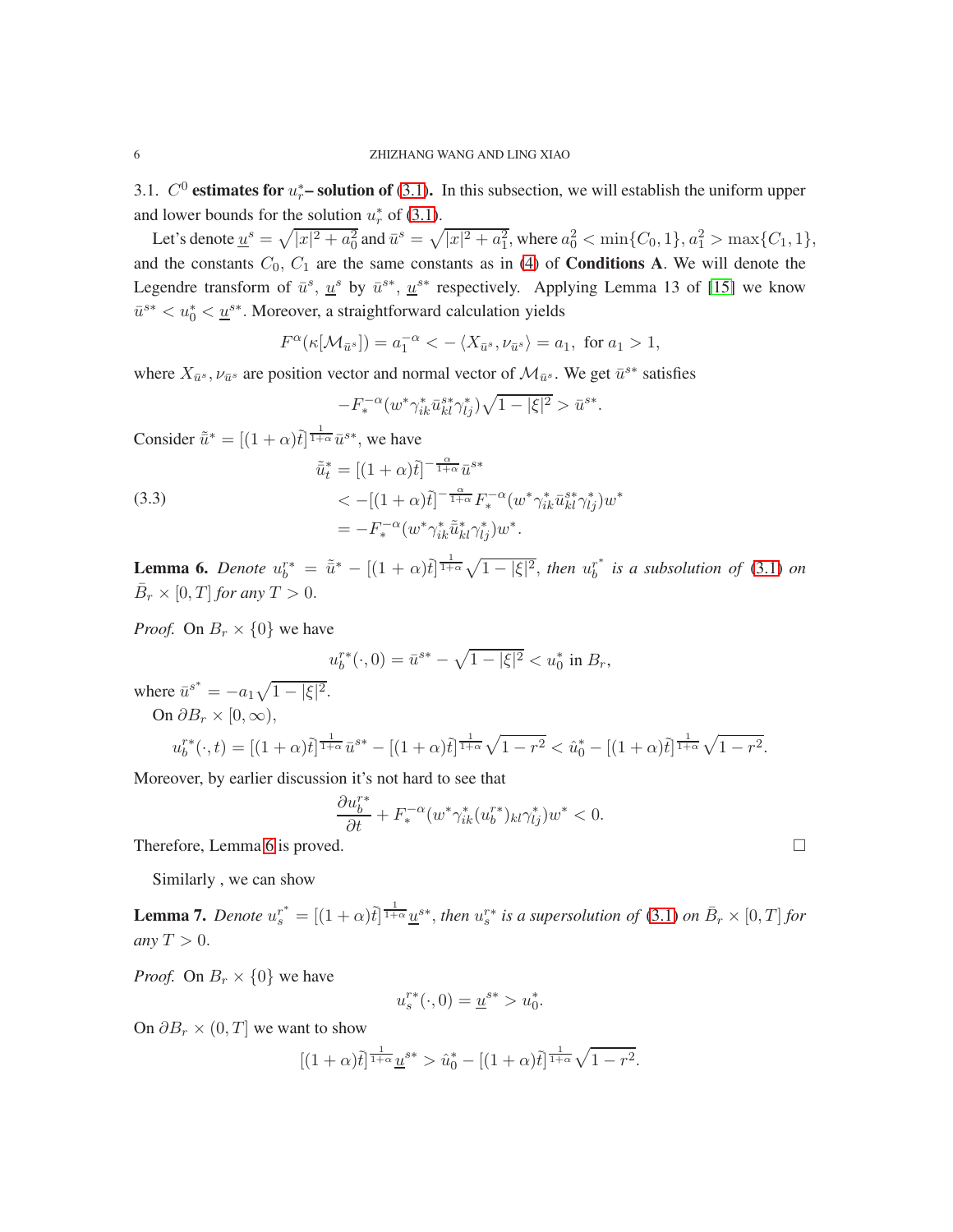This is equivalent to show

$$
[(1+\alpha)\tilde{t}]^{\frac{1}{1+\alpha}}\left(-a_0\sqrt{1-r^2}+\sqrt{1-r^2}\right) > \hat{u}_0^*
$$

we can always choose  $0 < a_0 < 1$  small such that the **l.h.s**  $> 0$ . By our assumption on the initial hypersurface, we have  $\hat{u}_0^*$  is a strictly convex function with  $\hat{u}_0^* = 0$  on  $\partial B_1$ , this implies **r.h.s** < 0. We have shown  $u_s^{r*} > u_r^*$  on the parabolic boundary. Moreover, it's easy to see that  $u_s^{r*}$  satisfies

$$
(u_s^{r*})_t > -F_*^{-\alpha} \left( w^* \gamma_{ik}^* (u_s^{r*})_{kl} \gamma_{lj}^* \right) w^*.
$$

This completes the proof of the Lemma.

Combining Lemma [6](#page-5-0) and [7,](#page-5-1) when we apply the maximum principle we obtain that

<span id="page-6-2"></span>**Lemma 8.** Let  $u_r^*$  be the solution of equation [\(3.1\)](#page-4-3) on  $\bar{B}_r \times [0,T]$  then

$$
u_b^{r*} < u_r^* < u_s^{r*}.
$$

3.2.  $C^1$  estimates for  $u_r^*$ – solution of [\(3.1\)](#page-4-3). In this subsection, we will apply Anmin Li's idea [\[12\]](#page-26-11) to construct barrier functions and establish the gradient estimates for the solution  $u_r^*$  of [\(3.1\)](#page-4-3).

<span id="page-6-0"></span>**Lemma 9.** Let  $\varphi(\xi)$  be a strictly convex, smooth function defined on  $B_1$ , we will show for any  $\hat{\xi} \in \partial B_r$ ,  $r \in (0,1)$ , *there exists*  $\underline{\mathfrak{v}} = b_1 \xi_1 + \cdots + b_n \xi_n + d$  *such that (1).*  $\underline{\mathfrak{v}}(\hat{\xi}) = \varphi(\hat{\xi})$ , and

(2). 
$$
\underline{\mathfrak{v}}(\xi) < \varphi(\xi)
$$
 for any  $\xi \in \overline{B}_r \setminus {\hat{\xi}}$ .  
Here  $b_i = b_i(|\varphi|_{C^1})$  for  $1 \leq i \leq n$ , and  $d = d(|\varphi|_{C^1})$ .

*Proof.* Without loss of generality we assume  $\hat{\xi} = (r, 0, \dots, 0)$ . Since  $\varphi$  is strictly convex we obtain

$$
\varphi(\xi) > \varphi(r,0,\dots,0) + \varphi_1(r,0,\dots,0)(\xi_1-r) + \sum_{i=2}^n \varphi_i(r,0,\dots,0)\xi_n \text{ for any } \xi \in \bar{B}_r \setminus \{\hat{\xi}\}.
$$

Let  $\underline{\mathbf{v}} = \varphi(r, 0, \dots, 0) + \varphi_1(r, 0, \dots, 0) (\xi_1 - r) + \sum_{i=2}^n \varphi_i(r, 0, \dots, 0) \xi_n$ , then we are done. We also note that  $b_i$  depends on  $|\varphi|_{C^1}$  for  $1 \leq i \leq n$  and d depends on  $|\varphi|_{C^1}$ .

<span id="page-6-1"></span>**Lemma 10.** Let  $\varphi(\xi)$  be a strictly convex, smooth function defined on  $B_1$ , we will show for any  $\hat{\xi} \in \partial B_r$ ,  $r \in (0,1)$ , there exists  $\bar{\mathfrak{v}} = b_1 \xi_1 + \cdots + b_n \xi_n + d$  such that *(1).*  $\bar{\mathfrak{v}}(\hat{\xi}) = \varphi(\hat{\xi})$ *, and* (2).  $\bar{\mathfrak{v}}(\xi) > \varphi(\xi)$  *for any*  $\xi \in \bar{B}_r \setminus {\hat{\xi}}$ . *Here*  $b_1$  *and d depend on*  $|\varphi|_{C^2}$ *, while*  $b_i = b_i(|\varphi|_{C^1})$  *for*  $2 \leq i \leq n$ *.* 

*Proof.* Following the idea of [\[12\]](#page-26-11), we consider an arbitrary great circle  $c(t)$  on  $\partial B_r$  passing through  $\hat{\xi}$ . Without loss of generality, we assume  $\hat{\xi} = (r, 0, \dots, 0)$  and the great circle is

$$
\xi_1 = r \cos s, \ \xi_2 = r \sin s, \ \xi_3 = \cdots = \xi_n = 0, \ -\pi \leq s \leq \pi.
$$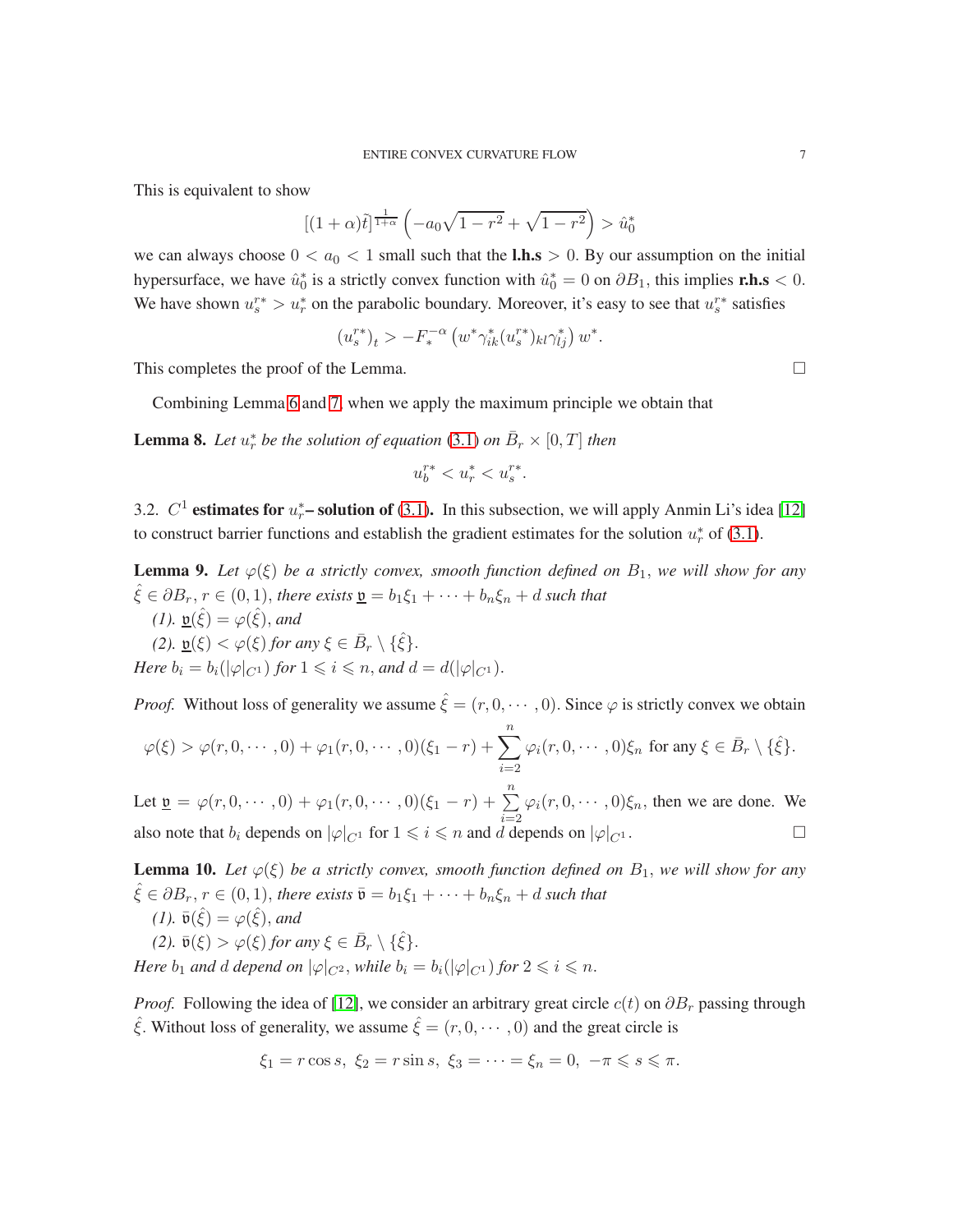Consider  $\hat{F}(s) = b_1 r \cos s + b_2 r \sin s + d - \varphi(r \cos s, r \sin s, 0, \dots, 0)$ , then

$$
\hat{F}(0) = b_1r + d - \varphi(r, 0, \cdots, 0).
$$

We let  $b_1 = \frac{\varphi(r,0,\dots,0)-d}{r}$  so that  $\hat{F}(0) = 0$ . Now differentiating  $\hat{F}$  with respect to s we get

$$
\frac{d\hat{F}}{ds} = -b_1 r \sin s + b_2 r \cos s + \varphi_1 r \sin s - \varphi_2 r \cos s.
$$

Let  $b_2 = \varphi_2(r, 0, \dots, 0)$  then we obtain  $\frac{d}{ds}\hat{F}(0) = 0$  and

(3.4) 
$$
\frac{d^2 \hat{F}}{ds^2} = (d - \varphi(r, 0, \dots, 0)) \cos s - b_2 r \sin s + \frac{d^2 \varphi}{ds^2}.
$$

When  $s \in \left[-\frac{\pi}{4}, \frac{\pi}{4}\right]$  $\frac{\pi}{4}$ , i.e., cos  $s \ge \frac{\sqrt{2}}{2}$  $\frac{\sqrt{2}}{2}$ , choosing  $d > 0$  sufficiently large we have

$$
\frac{d^2\hat{F}}{ds^2} \geq \frac{\sqrt{2}}{2}(d - \varphi(r, 0, \dots, 0)) - C(|\varphi|_{C^2}) > 0.
$$

When  $s \in [-\pi, -\frac{\pi}{4}]$  $\frac{\pi}{4}) \cup (\frac{\pi}{4})$  $\left[ \frac{\pi}{4}, \pi \right]$  and  $d > 0$  sufficiently large, we have

(3.5)  

$$
\hat{F}(s) = (-d + \varphi(r, 0, \dots, 0)) \cos s + b_2 r \sin s + d - \varphi(r \cos s, r \sin s, 0, \dots, 0)
$$

$$
> d \left( 1 - \frac{\sqrt{2}}{2} \right) - C(|\varphi|_{C^1}) > 0.
$$

Therefore, we have  $\bar{\mathfrak{v}}(\xi) > \varphi(\xi)$  on  $\partial B_r \setminus {\hat{\xi}}$  and  $\bar{\mathfrak{v}}(\hat{\xi}) = \varphi(\hat{\xi})$ . In view of the strict convexity of  $\varphi$ , it's easy to see that  $\Delta(\bar{\mathfrak{v}} - \varphi) < 0$  thus  $\bar{\mathfrak{v}}(\xi) > \varphi(\xi)$  in  $B_r$ .

<span id="page-7-0"></span>**Lemma 11.** Let  $u_r^*$  be the solution of equation [\(3.1\)](#page-4-3) on  $\bar{B}_r \times [0,T]$ , then  $|Du_r^*| \leq C(|u_0^*|_{C^2}, t)$  in  $\bar{B}_r \times [0, T].$ 

*Proof.* We only need to show  $|Du_r^*|$  is bounded on  $\partial B_r$ . For any  $\hat{\xi} \in \partial B_r$ , let

$$
\underline{u}_r^* = -[(1+\alpha)\tilde{t}]^{\frac{1}{1+\alpha}}\sqrt{1-|\xi|^2} + \underline{\mathfrak{v}}
$$

and

$$
\bar{u}_r^* = -[(1+\alpha)\tilde{t}]^{\frac{1}{1+\alpha}}\sqrt{1-|\xi|^2} + \bar{\mathfrak{v}}.
$$

Here <u>v</u> and  $\bar{v}$  are linear functions constructed in Lemma [9](#page-6-0) and Lemma [10](#page-6-1) by letting  $\varphi(\xi) = \hat{u}_0^*(\xi)$ . Notice that  $\underline{u}_r^*$ ,  $\overline{u}_r^*$ , and  $u_r^*$  all satisfies the flow equation [\(3.1\)](#page-4-3). Moreover, at the parabolic boundary  $(B_r \times \{0\}) \bigcup (\partial B_r \times (0,T])$  we have  $\underline{u}_r^* \leq u_r^* \leq \overline{u}_r^*$  with equalities hold at  $\hat{\xi} \times [0,T]$ . By the maximum principle we obtain

$$
\underline{u}_r^* < u_r^* < \bar{u}_r^* \text{ in } B_r \times (0,T).
$$

Therefore,

$$
|Du_r^*(\hat{\xi},t)| < \max \left\{ |D\underline{u}_r^*(\hat{\xi},t)|, |D\bar{u}_r^*(\hat{\xi},t)| \right\}.
$$

this completes the proof of Lemma [11.](#page-7-0)  $\Box$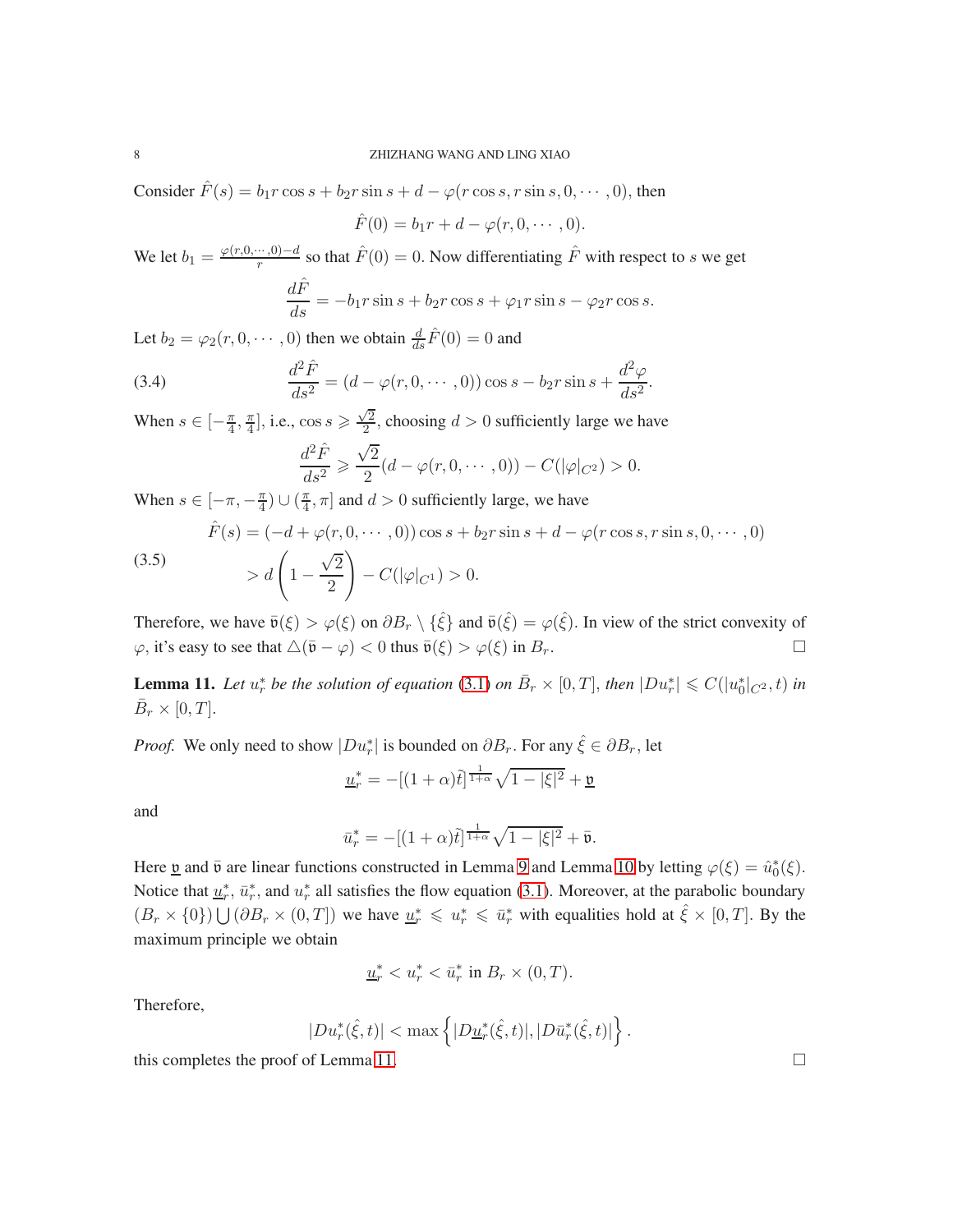Let  $\mathbb{S}^{n-1}(r) = \{\xi \in \mathbb{R}^n \mid \sum \xi_i^2 = r^2\}$ , and we denote the angular derivative  $\xi_k \frac{\partial}{\partial \xi_k}$  $\frac{\partial}{\partial \xi_l}-\xi_l\frac{\partial}{\partial \xi}$  $\frac{\partial}{\partial \xi_k}$  on  $\mathbb{S}^{n-1}(r)$  by  $\partial_{k,l}$  or simply by  $\partial$  when no confusion arises.

<span id="page-8-1"></span>**Lemma 12.** Let  $u_0^*$  be the Legendre transform of the initial hypersurface  $u_0$ , then  $|\partial u_0^*|$  is bounded *by a constant depending on*  $|u_0^*|_{C^3}$ .

*Proof.* Since  $\det(D^2 u_0^*) = \frac{1}{K(\xi)} (1 - |\xi|^2)^{-\frac{n+2}{2}}$  we have

$$
(u_0^*)^{ij}(u_0^*)_{kij} = \frac{\partial}{\partial \xi_k} \left[ \log(1 - |\xi|^2)^{-\frac{n+2}{2}} \right] - \frac{\partial \log K}{\partial \xi_k}
$$

.

.

By the assumption that  $u_0^*$  satisfies **Conditions A** we get

(3.6) 
$$
(u_0^*)^{ij}(\partial u_0^*)_{ij} = -\partial \log K \ge -nC_1
$$

for some positive  $C_1$  depending only on  $|u_0^*|_{C^3}$ . Note that in the above calculation we used  $\partial |\xi|^2 =$ 0. The inequality [\(3.6\)](#page-8-0) yields

<span id="page-8-0"></span>
$$
(u_0^*)^{ij}(\partial u_0^* + C_1 u_0^*)_{ij} \geq 0.
$$

Thus, we obtain  $\partial u_0^* \leqslant -C_1 u_0^*$ . Similarly, we can show  $\partial u_0^* \geqslant C_2 u_0^*$ 

<span id="page-8-2"></span>**Lemma 13.** Let  $u_0^*$  be the Legendre transform of the initial hypersurface  $u_0$ , then  $\partial^2 u_0^*$  is bounded *from above by a constant depending on*  $|u_0^*|_{C^4}$ .

*Proof.* Differentiating  $(u_0^*)^{ij} (\partial u_0^*)_{ij} = -\partial \log K$  we get

$$
(u_0^*)^{ij}\partial [(\partial u_0^*)_{ij}] + \partial (u_0^{*ij})(\partial u_0^*)_{ij} = \partial^2 \log K.
$$

Following the proof of Lemma 5.2 of [\[12\]](#page-26-11) we obtain,

$$
(u_0^*)^{ij}[(\partial^2 u_0^*)_{ij}] \geq -nC_3,
$$

for some positive  $C_3$  depending only on  $|u_0^*|_{C^4}$ . This implies

$$
\partial^2 u_0^* \leqslant -C_3 u_0^*.
$$

3.3. Upper and lower bounds for  $F_*$ . In this subsection we will show that along the flow,  $F_*$  is bounded from above and below.

We take the hyperplane  $\mathbb{P} := \{X = (x_1, \dots, x_n, x_{n+1}) | x_{n+1} = 1\}$  and consider the projection of  $\mathbb{H}^n(-1)$  from the origin into  $\mathbb{P}$ . Then  $\mathbb{H}^n(-1)$  is mapped in a one-to-one fashion onto an open unit ball  $B_1 := \{ \xi \in \mathbb{R}^n \mid \sum \xi_k^2 < 1 \}.$  The map P is given by

$$
P: \mathbb{H}^n(-1) \to B_1; (x_1, \cdots, x_{n+1}) \mapsto (\xi_1, \cdots, \xi_n),
$$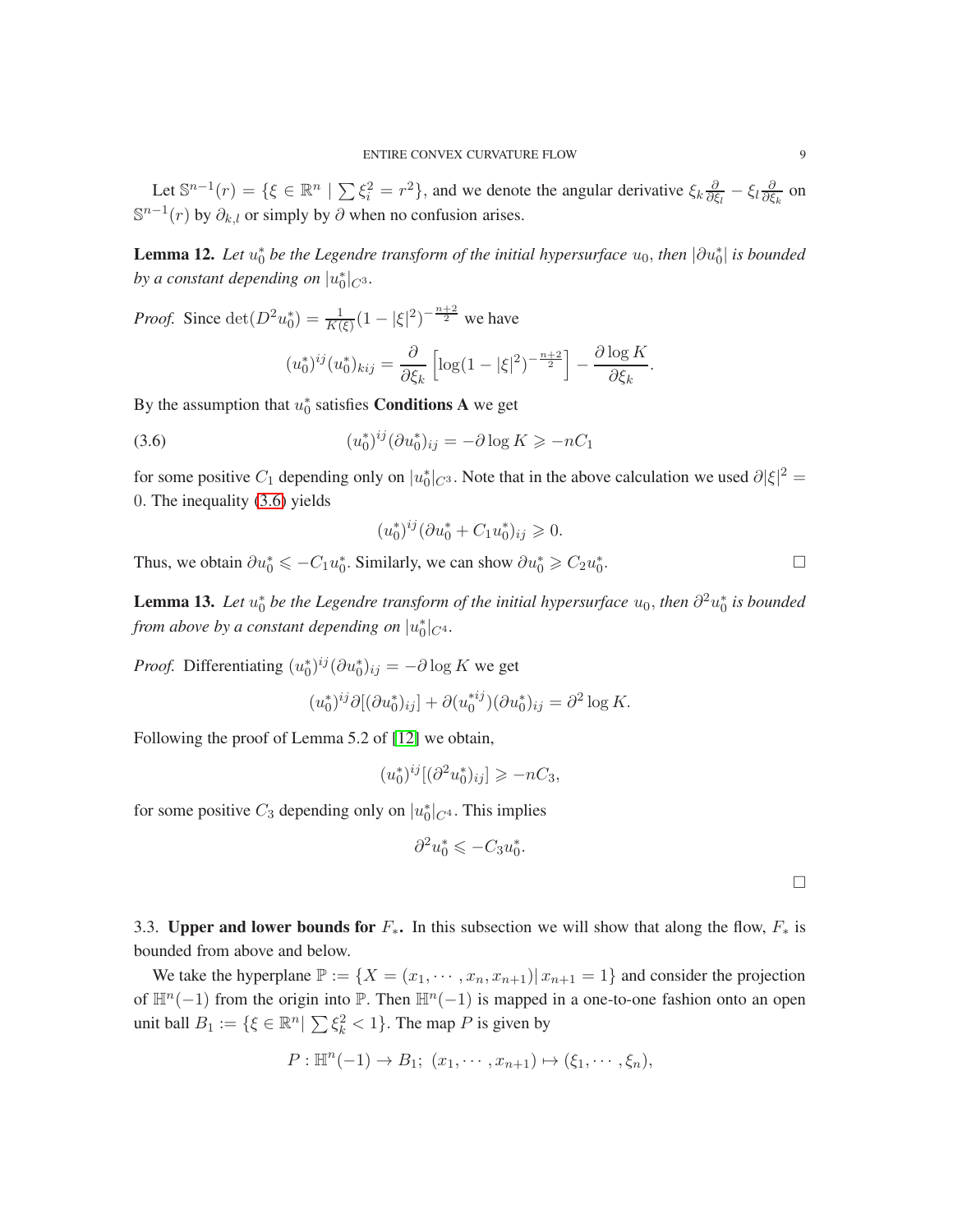where  $x_{n+1} = \sqrt{1 + x_1^2 + \dots + x_n^2}$ ,  $\xi_i = \frac{x_i}{x_{n+1}}$  $\frac{x_i}{x_{n+1}}$ . Recall that when  $u_r^*$  satisfies [\(3.1\)](#page-4-3), let  $v_r = \frac{u_r^*}{w^*}$ then  $v_r$  satisfies

<span id="page-9-0"></span>(3.7) 
$$
\begin{cases} (v_r)_t = -\tilde{F}^{-1}(\Lambda_{ij}) := \tilde{G}(\Lambda_{ij}) & \text{in } P^{-1}(B_r) \times (0,T] := U_r \times (0,T], \\ v_r = \frac{\hat{u}_0^*}{\sqrt{1 - r^2}} - [(1 + \alpha)\tilde{t}]^{\frac{1}{1 + \alpha}} & \text{on } \partial U_r \times [0,T], \\ v_r(\cdot, 0) = \frac{\hat{u}_0^*}{\sqrt{1 - |\xi|^2}} - 1 := v_0 & \text{on } U_r \times \{0\}. \end{cases}
$$

Here,  $\tilde{F} = F_*^{\alpha}$ <sup>' $\alpha$ </sup>,  $\Lambda_{ij} = \overline{\nabla}_{ij} v_r - v_r \delta_{ij}$ , and  $\overline{\nabla}_{ij} v$  denote covariant derivatives with respect to the hyperbolic metric. In the following, when there is no confusion, we will drop the subscription on  $v_r$ . Moreover, we also write  $v_{ij} := \overline{\nabla}_{ij} v$ .

<span id="page-9-2"></span>**Lemma 14.** Assume [\(3.7\)](#page-9-0) is satisfied by v on  $\overline{U}_r \times [0,T]$ , then there exists  $c_0 > 0$  depending only *on the initial hypersurface*  $\mathcal{M}_0$  *such that*  $\tilde{F} > \frac{1}{c_0}$  *in*  $\bar{U}_r \times [0, T]$ *.* 

*Proof.* From [\(3.7\)](#page-9-0) and  $\tilde{G} = -\tilde{F}^{-1}$ , we derive

(3.8)  
\n
$$
\tilde{G}_t = \tilde{G}^{ij} (\dot{v}_{ij} - \dot{v}\delta_{ij})
$$
\n
$$
= \tilde{G}^{ij} \bar{\nabla}_{ij} \tilde{G} - \tilde{G} \sum \tilde{G}^{ii}.
$$

By the maximum principle we know that  $\tilde{G}$  achieves its minimum at the parabolic boundary ( $\partial U_r \times$  $(0,T])\cup (\bar U_r\times \{0\})$  . Since on  $\partial U_r\times (0,T]$  we have

$$
\tilde{F} = [(1+\alpha)\tilde{t}]^{\frac{\alpha}{1+\alpha}} \geqslant 1,
$$

the Lemma is proved.  $\Box$ 

<span id="page-9-1"></span>**Lemma 15.** Assume [\(3.7\)](#page-9-0) is satisfied by v on  $\overline{U}_r \times [0,T]$ , then there exists  $c_1(t) > 0$  depending *only on the initial hypersurface*  $\mathcal{M}_0$ , T, and time t such that  $\tilde{F}(\cdot, t) < \frac{1}{c_1(t)}$  $\frac{1}{c_1(t)}$  in  $\bar{U}_r \times [0,T]$ .

*Proof.* Let  $\hat{G} = \tilde{F}^{-1} = -\tilde{G}$  and  $\mathcal{L} := \frac{\partial}{\partial t} - \tilde{G}^{ij} \overline{\nabla}_{ij}$ . Then we have

$$
\mathcal{L}\hat{G} = \frac{\partial}{\partial t}\hat{G} - \tilde{G}^{ij}\bar{\nabla}_{ij}\hat{G} = -\hat{G}\sum \tilde{G}^{ii}.
$$

Denote  $\hat{v} = -v$ , and by our assumption on the initial data we know there exist  $a_1 > a_0 > 0$  such that

$$
-a_1\sqrt{1-|\xi|^2} < u_0^* < -a_0\sqrt{1-|\xi|^2},
$$

which yields max  $\hat{v}(\cdot, 0) < a_1$ . Moreover, by the Subsection [3.1](#page-5-2) we get

$$
-a_1[(1+\alpha)\tilde{t}]^{\frac{1}{1+\alpha}}\sqrt{1-|\xi|^2}-[(1+\alpha)\tilde{t}]^{\frac{1}{1+\alpha}}\sqrt{1-|\xi|^2}
$$

This implies

$$
a_0[(1+\alpha)\tilde{t}]^{\frac{1}{1+\alpha}} < \hat{v}(\cdot,t) < a_1[(1+\alpha)\tilde{t}]^{\frac{1}{1+\alpha}} + [(1+\alpha)\tilde{t}]^{\frac{1}{1+\alpha}}
$$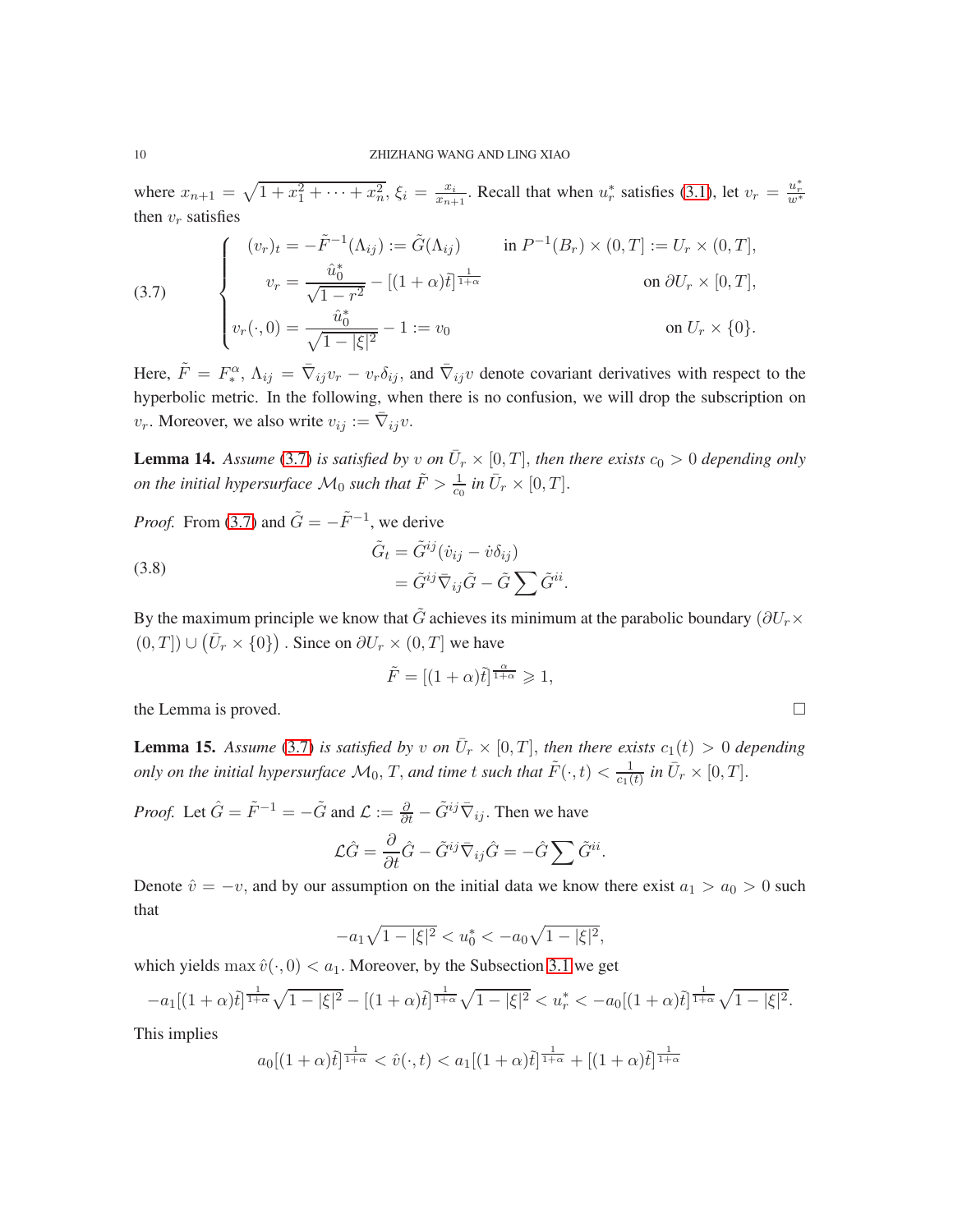and

$$
a_0 + [(1+\alpha)\tilde{t}]^{\frac{1}{1+\alpha}} - 1 < \hat{v}(\partial U_r, t) < a_1 + [(1+\alpha)\tilde{t}]^{\frac{1}{1+\alpha}} - 1.
$$

In view of [\(3.7\)](#page-9-0) we obtain

$$
\mathcal{L}\hat{v} = (1+\alpha)\hat{G} - \hat{v}\sum \tilde{G}^{ii}.
$$

Now consider the test function  $\varphi = \frac{\hat{G}}{\hat{v}}$ . If  $\varphi$  achieves its minimum at an interior point, then at this point we obtain

(3.9)  
\n
$$
\mathcal{L}\varphi = \frac{\mathcal{L}\hat{G}}{\hat{v}} - \frac{\hat{G}}{\hat{v}^2}\mathcal{L}\hat{v}
$$
\n
$$
= -\varphi \sum \tilde{G}^{ii} - \frac{\hat{G}}{\hat{v}^2} \left( (1 + \alpha)\hat{G} - \hat{v} \sum \tilde{G}^{ii} \right)
$$
\n
$$
= -(1 + \alpha)\varphi^2.
$$

Without loss of generality let's assume  $\varphi_{\rm min} \leq 1$ , then consider  $\tilde{\varphi} = e^{(1+\alpha)t} \varphi$ . We know that  $\tilde{\varphi}$ doesn't achieve interior minimum that is less than or equal to 1. Let  $c = \min F_*^{-\alpha}(\cdot, 0)$ , then

$$
e^{(1+\alpha)t}\varphi \ge \min_{0 \le t \le T} \left\{ \frac{c}{\max \hat{v}(\cdot,0)}, \frac{[(1+\alpha)\tilde{t}]^{-\frac{\alpha}{1+\alpha}}}{\hat{v}(\partial U_r, t)}, 1 \right\}.
$$

Here, the three values on the right hand side are corresponding to when the minimum is achieved at  $t = 0$ , when the minimum is achieved at the boundary, and when the minimum is achieved at an interior point respectively. Therefore, we have  $\hat{G} \ge c_1(t)$  for some  $c_1(t)$  depends on  $\mathcal{M}_0$ , T, and t. This completes the proof of Lemma [15.](#page-9-1)

<span id="page-10-1"></span>3.4.  $C^2$  boundary estimates for  $u_r^*$ – solution of [\(3.1\)](#page-4-3). First, we will need to construct a subsolution to [\(3.1\)](#page-4-3). Consider

(3.10) 
$$
\underline{u}^* = \hat{u}_0^* - [(1+\alpha)\tilde{t}]^{\frac{1}{1+\alpha}}\sqrt{1-|\xi|^2},
$$

then  $\underline{u}_t^* = -[(1+\alpha)\tilde{t}]^{-\frac{\alpha}{1+\alpha}}\sqrt{1-|\xi|^2}$ . Moreover, we have

(3.11) 
$$
\kappa^* [w^* \gamma_{ik}^* \underline{u}_{kl}^* \gamma_{lj}^*] > [(1+\alpha)\tilde{t}]^{\frac{1}{1+\alpha}} \kappa^* [w^* \gamma_{ik}^* (-\sqrt{1-|\xi|^2})_{kl} \gamma_{lj}^*]
$$

$$
= [(1+\alpha)\tilde{t}]^{\frac{1}{1+\alpha}} (1, \cdots, 1).
$$

Here, we have used the convexity of  $\hat{u}_0^*$ . Therefore, we get

<span id="page-10-0"></span>
$$
\underline{u}_t^* + F_*^{-\alpha} (w^* \gamma_{ik}^* \underline{u}_{kl}^* \gamma_{lj}^*) w^* < 0,
$$

which implies  $\underline{u}^*$  is a subsolution of [\(3.1\)](#page-4-3).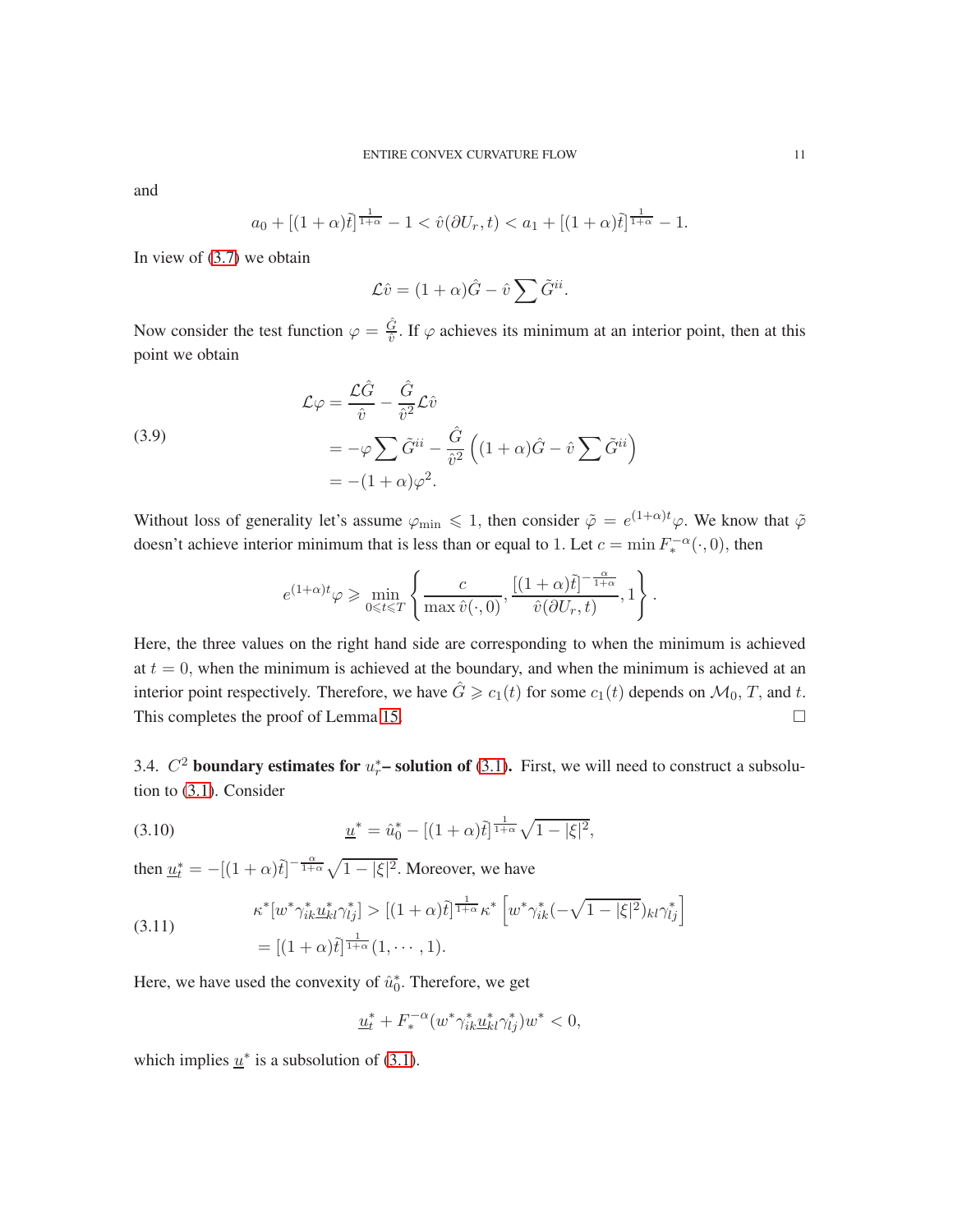Next, we will show  $|D^2u^*|$  is bounded on  $\partial B_r \times (0,T]$ . For our convenience, we will the second covariant derivatives of  $v$  instead, i.e., we will consider the following equation

<span id="page-11-0"></span>(3.12) 
$$
\begin{cases}\nv_t = -F_*^{-\alpha}(\Lambda_{ij}) & \text{in } U_r \times (0, T], \\
v = \frac{\hat{u}_0^*}{\sqrt{1 - r^2}} - [(1 + \alpha)\tilde{t}]^{\frac{1}{1 + \alpha}} & \text{on } \partial U_r \times [0, T], \\
v(\cdot, 0) = \frac{\hat{u}_0^*}{\sqrt{1 - |\xi|^2}} - 1 := v_0 & \text{on } U_r \times \{0\}.\n\end{cases}
$$

<span id="page-11-1"></span>Lemma 16. *Let* v *be the solution of* [\(3.12\)](#page-11-0)*, then the second tangential derivatives on the boundary satisfy*  $|\bar{\nabla}_{\alpha\beta}v| \leq C$  *on*  $\partial U_r \times (0,T]$  *for*  $\alpha, \beta < n$ .

*Proof.* Let  $\underline{v} = \frac{\hat{u}_0^*}{\sqrt{1-|\xi|^2}} - [(1+\alpha)\tilde{t}]^{\frac{1}{1+\alpha}}$  and  $\tau_\alpha$ ,  $\tau_\beta$  be some tangential vector fields on  $\partial U_r$ . Since  $v - \underline{v} \equiv 0$  on  $\partial U_r$  we have

$$
\bar{\nabla}_{\alpha\beta}(v-\underline{v})=-\bar{\nabla}_{\tau_n}(v-\underline{v})II(\tau_\alpha,\tau_\beta) \text{ on } \partial U_r.
$$

Here  $\tau_n$  is the interior unit normal vector field to  $\partial U_r$  and II denotes the second fundamental form of  $\partial U_r$ . Therefore Lemma [16](#page-11-1) follows from Lemma [11](#page-7-0)

Next, we will show that  $|\bar{\nabla}_{\alpha n} v|$  is bounded. In the following, we will denote

$$
\mathfrak{L}\phi := \phi_t - \tilde{F}_v^{-2} \tilde{F}_v^{ij} \overline{\nabla}_{ij} \phi + \phi \tilde{F}_v^{-2} \sum_i \tilde{F}_v^{ii}
$$

for any smooth function  $\phi$ . Here  $\tilde{F}_v(\Lambda_{ij}) = F_*^{\alpha}$  $\tilde{F}^i_v(\Lambda_{ij}), \tilde{F}^{ij}_v = \frac{\partial \tilde{F}_v}{\partial \Lambda_{ij}}$  $\frac{\partial \tilde{F}_v}{\partial \Lambda_{ij}}$ , and  $\Lambda_{ij} = \overline{\nabla}_{ij} v - v \delta_{ij}$ .

<span id="page-11-2"></span>**Lemma 17.** Let v be a solution of [\(3.12\)](#page-11-0),  $\underline{v}$  be the subsoltion of (3.12) which is defined in the proof *of Lemma [16,](#page-11-1) and*  $h = (v - \underline{v}) + A\left(\frac{1}{\sqrt{1 - \overline{v^2}}} \right)$  $\frac{1}{1-r^2}$  –  $x_{n+1}$ ). Then for any  $A_1 > 0$ , there exists  $A > 0$ *such that*

$$
\mathfrak{L}h > \frac{A_1}{\tilde{F}_v^2} \sum \tilde{F}_v^{ii}.
$$

*Proof.* By equation (7.5) in [\[13\]](#page-26-12), it's straightforward to see that  $\mathfrak{L}\left(\frac{1}{\sqrt{1}}\right)$  $\frac{1}{1-r^2} - x_{n+1}$   $\geqslant \tilde{F_v}^{-2} \tilde{F_v}$ ii . To prove Lemma [17](#page-11-2) we only need to show there exists  $A_2 > 0$  such that

$$
\mathfrak{L}(v - \underline{v}) > -\left(\underline{v}_t + \tilde{F}^{-1}(\underline{\Lambda}_{ij})\right) - \frac{A_2}{\tilde{F}_v^2} \sum \tilde{F}_v^{ii},
$$

where  $\underline{\Lambda}_{ij} = \overline{\nabla}_{ij} \underline{v} - \underline{v} \delta_{ij}$ . This is equivalent to show

<span id="page-11-3"></span>
$$
v_t - \tilde{F}_v^{-2} \tilde{F}_v^{ii} \Lambda_{ii} - \underline{v}_t + \tilde{F}_v^{-2} \tilde{F}_v^{ii} \underline{\Lambda}_{ii} + \frac{A_2}{\tilde{F}_v^2} \sum \tilde{F}_v^{ii} \ge -\underline{v}_t - \tilde{F}^{-1} (\underline{\Lambda}_{ij}).
$$

This implies

$$
(3.13) \qquad \qquad -\frac{\alpha+1}{\tilde{F}_v} + \tilde{F}_v^{-2} \tilde{F}_v^{ii} \underline{\Lambda}_{ii} + \frac{A_2}{\tilde{F}_v^2} \sum \tilde{F}_v^{ii} \geqslant -\tilde{F}^{-1} (\underline{\Lambda}_{ij}).
$$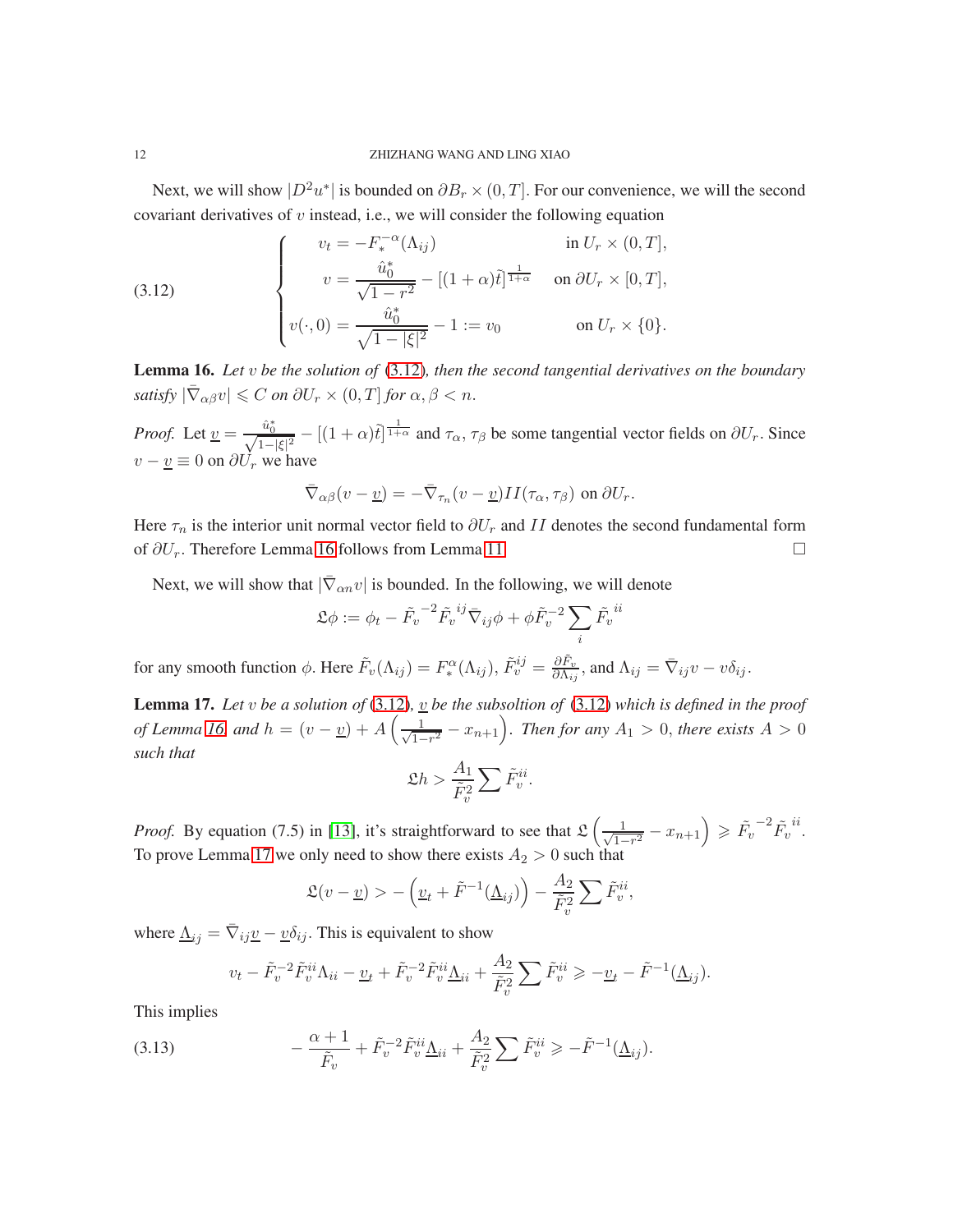By condition [\(1.2\)](#page-0-1) we know  $\tilde{F}^{\frac{1}{\alpha}}$  is concave, which gives

$$
\frac{1}{\alpha}\tilde{F}_{v}^{\frac{1}{\alpha}-1}\tilde{F}_{v}^{ij}\underline{\Lambda}_{ij}\geqslant \tilde{F}^{\frac{1}{\alpha}}(\underline{\Lambda}_{ij}).
$$

Moreover, by condition [\(1.5\)](#page-1-3) we get

$$
\frac{1}{\alpha}\tilde F_v^{\frac{1}{\alpha}-1}\sum \tilde F_v^{ii}\geqslant 1.
$$

Therefore,

**1.h.s of** (3.13) 
$$
\geqslant -\frac{1+\alpha}{\tilde{F}_v} + \tilde{F}_v^{-2} \left( \frac{\alpha \tilde{F}^{\frac{1}{\alpha}}(\underline{\Lambda}_{ij})}{\tilde{F}_v^{\frac{1}{\alpha}-1}} \right) + \frac{A_2}{\tilde{F}_v^2} \cdot \frac{\alpha}{\tilde{F}_v^{\frac{1}{\alpha}-1}}.
$$
  
 $\lambda + A_2 \alpha + \frac{1}{\tilde{F}_v^{1+\frac{1}{\alpha}}} \geqslant (1+\alpha) \tilde{F}_v^{\frac{1}{\alpha}}$ 

**Claim**:  $\alpha \tilde{F}^{\frac{1}{\alpha}}(\underline{\Lambda}_{ij}) + A_2 \alpha + \frac{1}{\tilde{F}(\underline{\Lambda}_{ij})} \tilde{F}_v^{1+\frac{1}{\alpha}} \geq (1+\alpha) \tilde{F}_v^{\frac{1}{\alpha}}.$ 

Proof of the claim: A straightforward calculation yields  $C_1 < \tilde{F}(\underline{\Lambda}_{ij}) < C_2(T)$ , where  $C_1$  only depends on the initial hypersurface  $\mathcal{M}_0$  while  $C_2$  also deopends on the time T. When  $\tilde{F}_v > C_3(T) :=$  $(\alpha + 1)C_2(T)$  we have

$$
\frac{1}{\tilde{F}(\underline{\Lambda}_{ij})}\tilde{F}_v^{1+\frac{1}{\alpha}} \geqslant (1+\alpha)\tilde{F}_v^{\frac{1}{\alpha}};
$$

when  $\tilde{F}_v \le C_3(T)$  we can choose  $A_2 = A_2(C_3, \alpha) > 0$  such that  $A_2 \alpha > (1 + \alpha)C_3^{\frac{1}{\alpha}}$ . Thus the claim holds. This completes the proof of Lemma [17.](#page-11-2)

**Lemma 18.** Let *v* be a solution of [\(3.12\)](#page-11-0) and suppose  $\tau_n$  is the interior unit normal vector field of  $\partial U_r$ . We have  $|\bar{\nabla}_{\alpha n} v| \leq C$  on  $\partial U_r \times (0, T]$ .

*Proof.* Consider any fixed point p on  $\partial B_r$ , we may assume it to be  $(0, \dots, 0, -r)$ . Choose a new coordinates  $\{\tilde{\xi}_1,\cdots,\tilde{\xi}_n\}$  around p such that p is the origin and  $\tilde{\xi}_n$  axis is the interior normal to  $\partial B_r$  at p. Denote  $T := \partial_\alpha + \frac{1}{r} \left( \tilde{\xi}_\alpha \partial_n - \tilde{\xi}_n \partial_\alpha \right)$ , where  $\partial_i := \frac{\partial}{\partial \tilde{\xi}_i}$  for  $1 \leq i \leq n$  and  $\alpha < n$ . Let  $\phi(\cdot, t) := u_r^*(\cdot, t) - \underline{u}^*(\cdot, t)$ , where  $u_r^*$  is the solution of [\(3.1\)](#page-4-3) and  $\underline{u}^*$  is given in [\(3.10\)](#page-10-0). Then at  $t = 0$  we have

(3.14) 
$$
\phi(\cdot,0) = u_r^*(\cdot,0) - \underline{u}^*(\cdot,0) = 0,
$$

and

$$
(3.15) \t\t T\phi(\cdot,0) = 0.
$$

Now let's denote  $\Omega_{\epsilon} := B_r \cap B_{\epsilon}(p)$ , where  $B_{\epsilon}(p)$  is a ball centered p with radius  $\epsilon$ , then for any  $t \in (0,T],$  on  $\partial B_r \cap B_\epsilon(p)$  we have  $\phi(\cdot,t) \equiv 0$ . This implies for any  $t \in (0,T], |T\phi(\cdot,t)| \leq C|\tilde{\xi}|^2$ on  $\partial B_r \cap B_\epsilon(p)$ . Consider  $\Psi := T\phi - C|\tilde{\xi}|^2 = Tu_r^* - T\underline{u}^* - C|\tilde{\xi}|^2$ . In the following we denote

$$
\tilde{G}(w^*\gamma_{ik}^*(u_r^*)_{kl}\gamma_{lj}^*) = -F_*^{-\alpha}(\kappa^*[w^*\gamma_{ik}^*(u_r^*)_{kl}\gamma_{lj}^*)].
$$

Then

$$
\frac{\partial u_r^*}{\partial t} - \tilde{G}(w^*\gamma_{ik}^*(u_r^*)_{kl}\gamma_{lj}^*)w^* = 0,
$$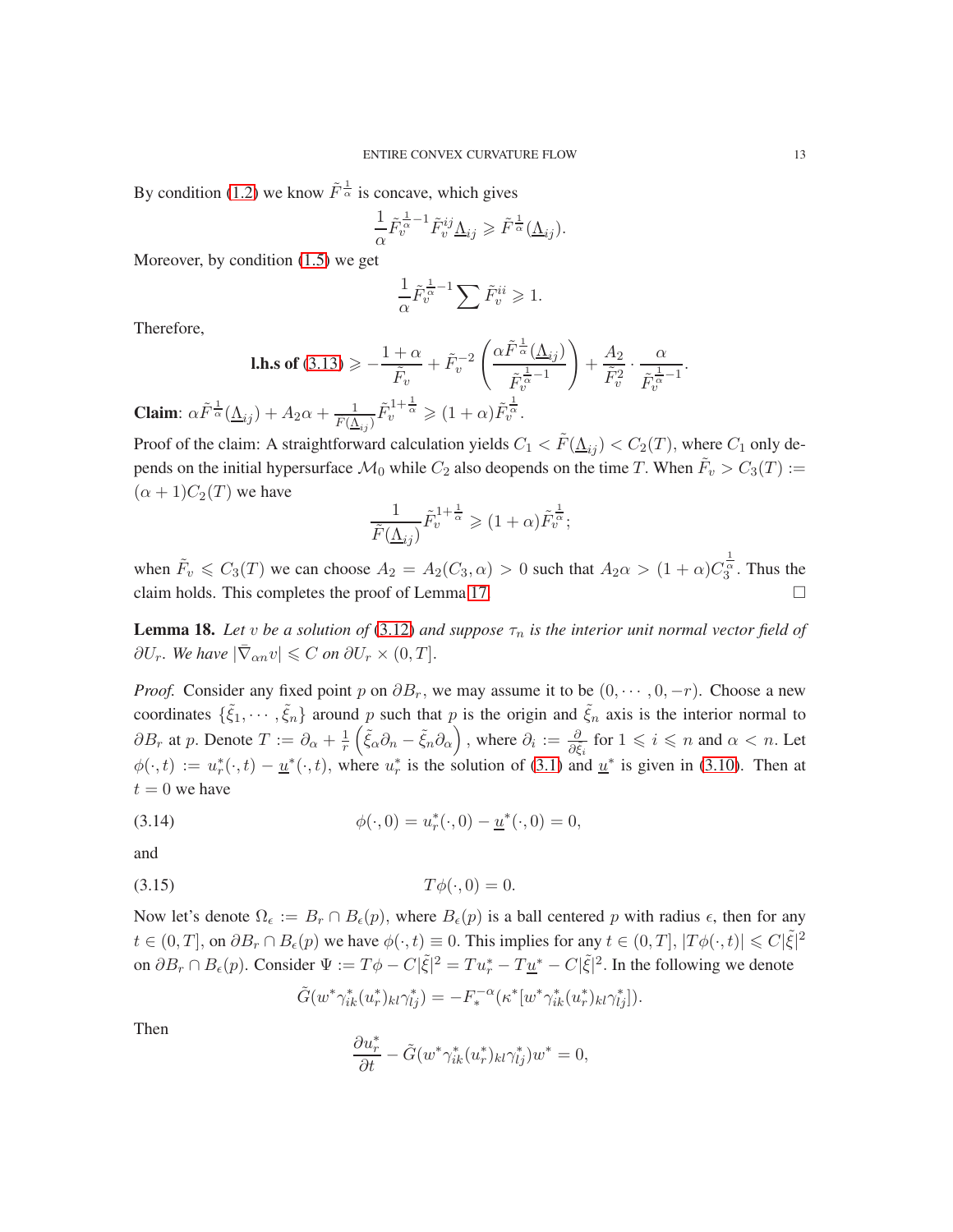and

<span id="page-13-0"></span>
$$
T = \frac{1}{r} \left( \xi_{\alpha} \frac{\partial}{\partial \xi_{n}} - \xi_{n} \frac{\partial}{\partial \xi_{\alpha}} \right)
$$

is an angular derivative vector. By Lemma 29 of [\[13\]](#page-26-12) we get

(3.16) 
$$
\frac{\partial (Tu_r^*)}{\partial t} - \left(\tilde{G}^{ij}(w^*\gamma_{ik}^*(Tu_r^*)_{kl}\gamma_{lj}^*)\right)w^* = 0,
$$

where if we denote  $a_{ij} = w^* \gamma_{ik}^* (u_r^*)_{kl} \gamma_{lj}^*$  then  $\tilde{G}^{ij} = \frac{\partial \tilde{G}}{\partial a_{ij}}$ . Recall that  $\underline{u}^* = \hat{u}_0^* - [(1+\alpha)\tilde{t}]^{\frac{1}{1+\alpha}} \sqrt{1-|\xi|^2}$ , then we derive  $T\underline{u}^* = T\hat{u}_0^*$ . Applying Lemma 15 of [\[15\]](#page-26-1) we know

(3.17) 
$$
\overline{\nabla}_{ij} \left( \frac{u}{w^*} \right) - \frac{u}{w^*} \delta_{ij} = w^* \gamma_{ik}^* u_{kl} \gamma_{lj}^*.
$$

Combining with [\(3.16\)](#page-13-0) we obtain

(3.18) 
$$
(Tv)_t - \tilde{G}^{ij}\overline{\nabla}_{ij}(Tv) + (Tv)\sum \tilde{G}^{ii} = 0,
$$

where  $Tv = T\left(\frac{u_r^*}{w^*}\right) = \frac{T u_r^*}{w^*}$ , and we also note that here  $\tilde{G}^{ij} = \tilde{F}_v^{-2} \tilde{F}_v^{ij}$ . Moreover, it's easy to see that  $|\mathfrak{L}T_{\mathcal{L}}| \leq C_1 \sum \tilde{G}^{ii}$ . Now, since  $|\tilde{\xi}|^2 = \sum_{i=1}^{\infty}$  $\alpha$   $\lt$ n  $\xi_{\alpha}^2 + (\xi_n + r)^2$  we have

$$
\left|\mathfrak{L}\frac{|\tilde{\xi}|^2}{w^*}\right| \leqslant C_2 \sum \tilde{G}^{ii}.
$$

Therefore, choosing  $C > 0$  large the function  $\tilde{\Psi} := Tv - T\underline{v} - C\frac{|\tilde{\xi}|^2}{w^*}$  satisfies

$$
\tilde{\Psi}(\cdot,0) \leq 0 \text{ in } P^{-1}(\Omega_{\epsilon}) \times \{0\},
$$
  

$$
\tilde{\Psi}(\cdot,t) \leq 0 \text{ on } \partial P^{-1}(\Omega_{\epsilon}) \times (0,T],
$$

and  $\Big|$  $\mathcal{L}\tilde{\Psi}\Big|\leqslant C_3\sum \tilde{G}^{ii}$ . When  $A>0$  very large we have

$$
h \geqslant \tilde{\Psi} \text{ in } P^{-1}(\Omega_{\epsilon}) \times \{0\} \text{ and on } \partial P^{-1}(\Omega_{\epsilon}) \times (0, T],
$$
  

$$
\mathfrak{L}(\tilde{\Psi} - h) \leqslant 0 \text{ in } \Omega_{\epsilon} \times (0, T].
$$

Therefore, at any point  $(p, t) \in \partial U_r \times (0, T]$  we get  $h_n > \tilde{\Psi}_n$ . This implies  $\overline{\nabla}_{\alpha n} v(p, t) \leq C_4$ . Similarly, by considering  $T_{\frac{v}{c}} - Tv - C\frac{|\tilde{\xi}|^2}{w^*}$  we obtain  $\overline{\nabla}_{\alpha n} v \geq C_5$ .

**Lemma 19.** Let v be a solution of [\(3.12\)](#page-11-0) and suppose  $\tau_n$  is the interior unit normal vector field of  $\partial U_r$ . We have  $|\bar{\nabla}_{nn}v| \leq C$  on  $\partial U_r \times (0,T]$ .

*Proof.* For any fixed point  $(p, t) \in \partial U_r \times (0, T]$  we may assume  $(\bar{\nabla}_{\alpha\beta}v(p, t))$ ,  $1 \le \alpha, \beta < n$  to be diagonal. Then at this point

(3.19) 
$$
\Lambda_{ij} = \begin{bmatrix} v_{11} - v & 0 & \cdots & v_{1n} \\ 0 & v_{22} - v & \cdots & v_{2n} \\ \vdots & \vdots & \ddots & \vdots \\ v_{1n} & v_{2n} & \cdots & v_{nn} - v \end{bmatrix}.
$$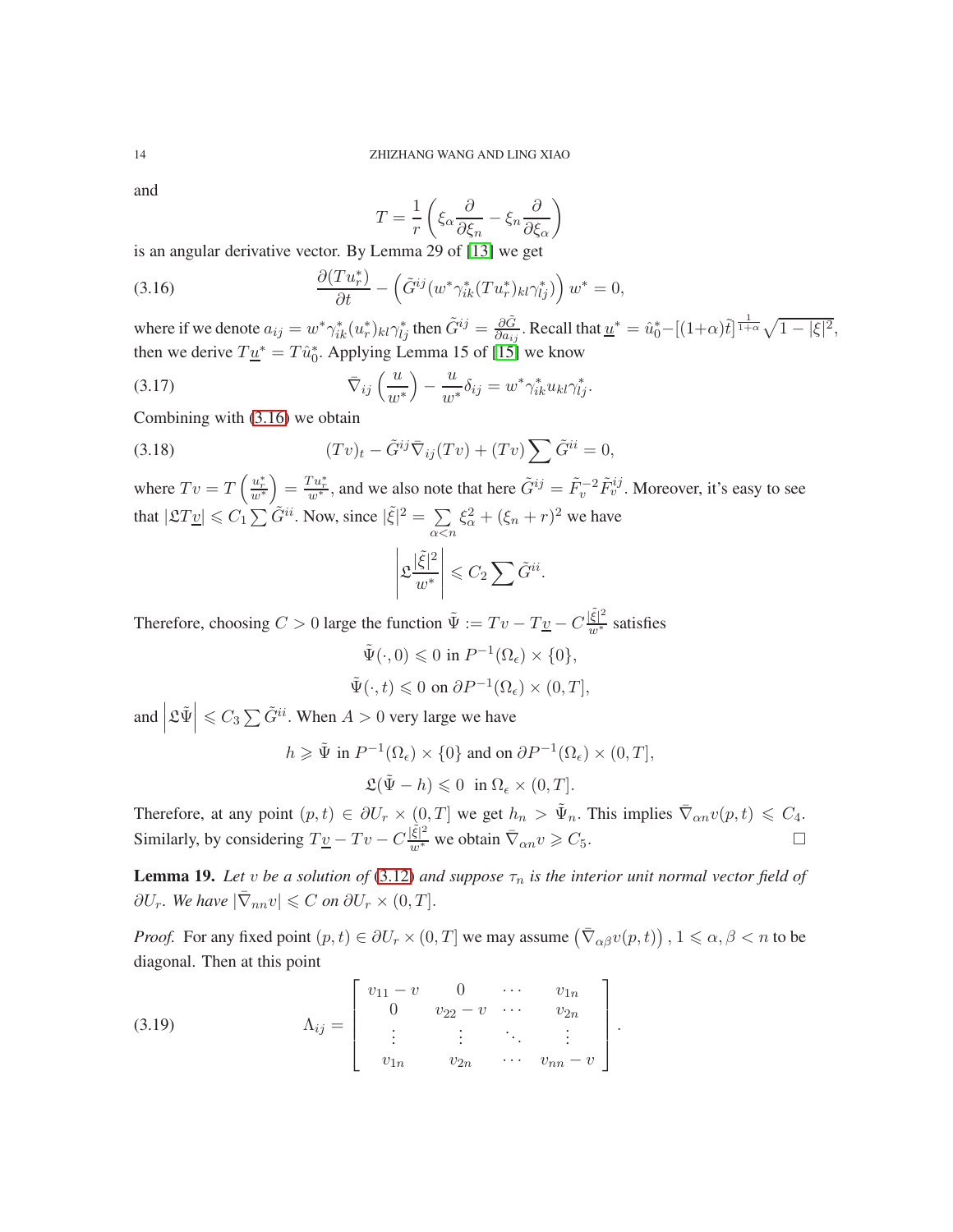By Lemma 1.2 in [\[6\]](#page-26-13), we know if  $v_{nn}$  is very large, the eigenvalues  $\lambda_1, \dots, \lambda_n$  of  $\Lambda_{ij}$  are

$$
\lambda_{\alpha} = v_{\alpha\alpha} - v + o(1)
$$
  

$$
\lambda_n = v_{nn} - v + O(1).
$$

Since  $F_*$  is bounded we know  $v_{nn}$  is bounded from above.  $v_{nn}$  is bounded from below comes from the strict convexity of the flow.  $\Box$ 

3.5.  $C^2$  global estimates for  $u_r^*$ – solution of [\(3.1\)](#page-4-3). In this subsection, we will still use the hyper-bolic model and study the equation [\(3.12\)](#page-11-0). We will estimate  $|\bar{\nabla}^2 v|$  on  $\bar{U}_r \times [0, T]$ . Keep in mind that a bound on  $|\bar{\nabla}^2 v|$  yields a bound on  $|D^2 u_r^*|$ .

<span id="page-14-1"></span>**Lemma 20.** Let v be the solution of [\(3.12\)](#page-11-0). Denote the eigenvalues of  $(\bar{\nabla}_{ij}v - v\delta_{ij})$  by  $\lambda[\bar{\nabla}_{ij}v - v\delta_{ij}]$  $v\delta_{ij}$  =  $(\lambda_1, \dots, \lambda_n)$ . *Then*,  $\lambda[\bar{\nabla}_{ij}v - v\delta_{ij}]$  *is bounded from above.* 

*Proof.* Differentiating [\(3.12\)](#page-11-0) twice we get

$$
(3.20) \t\t\t\t\t\t(v_t)_i = \tilde{F}^{-2} \tilde{F}^{kl} \Lambda_{kli},
$$

and

$$
(3.21) \t(v_t)_{ij} = \tilde{F}^{-2} \left\{ \tilde{F}^{kl} \Lambda_{klij} + \tilde{F}^{pq,rs} \Lambda_{pqi} \Lambda_{rsj} \right\} - 2\tilde{F}^{-3} \left( \tilde{F}^{kl} \Lambda_{kli} \right) \left( \tilde{F}^{kl} \Lambda_{klj} \right).
$$

Set  $M = \max$  $(p,t) \in \bar{U}_r \times [0,T]$ max  $|\xi|\!=\!1,\! \xi\!\!\in\!\! T_p{\mathbb H}^n$  $(\log \Lambda_{\xi\xi} + Nx_{n+1}),$  where N is a constant to be determined later and  $x_{n+1}$  is the coordinate function. By the discussion in Subsection [3.4](#page-10-1) we already know that | $\lambda$ | is bounded on  $\partial U_r \times [0, T]$ . Therefore, in the following, we may assume M is achieved at an interior point  $(p_0, t_0)$  for some direction  $\xi_0$ . Choosing an orthonormal frame  $\{\tau_1, \dots, \tau_n\}$  around  $p_0$  such that  $\tau_1(p_0) = \xi_0$  and  $\Lambda_{ij}(p_0, t_0) = \lambda_i \delta_{ij}$ .

Now, let's consider the test function  $\phi = \log \Lambda_{11} + Nx_{n+1}$ . At its maximum point  $(p_0, t_0)$ , we have

(3.22) 
$$
0 = \frac{\Lambda_{11i}}{\Lambda_{11}} + N(x_{n+1})_i
$$

and

<span id="page-14-0"></span>
$$
0 \geqslant \frac{\Lambda_{11ii}}{\Lambda_{11}} - \frac{\Lambda_{11i}^2}{\Lambda_{11}^2} + N(x_{n+1})_{ii}.
$$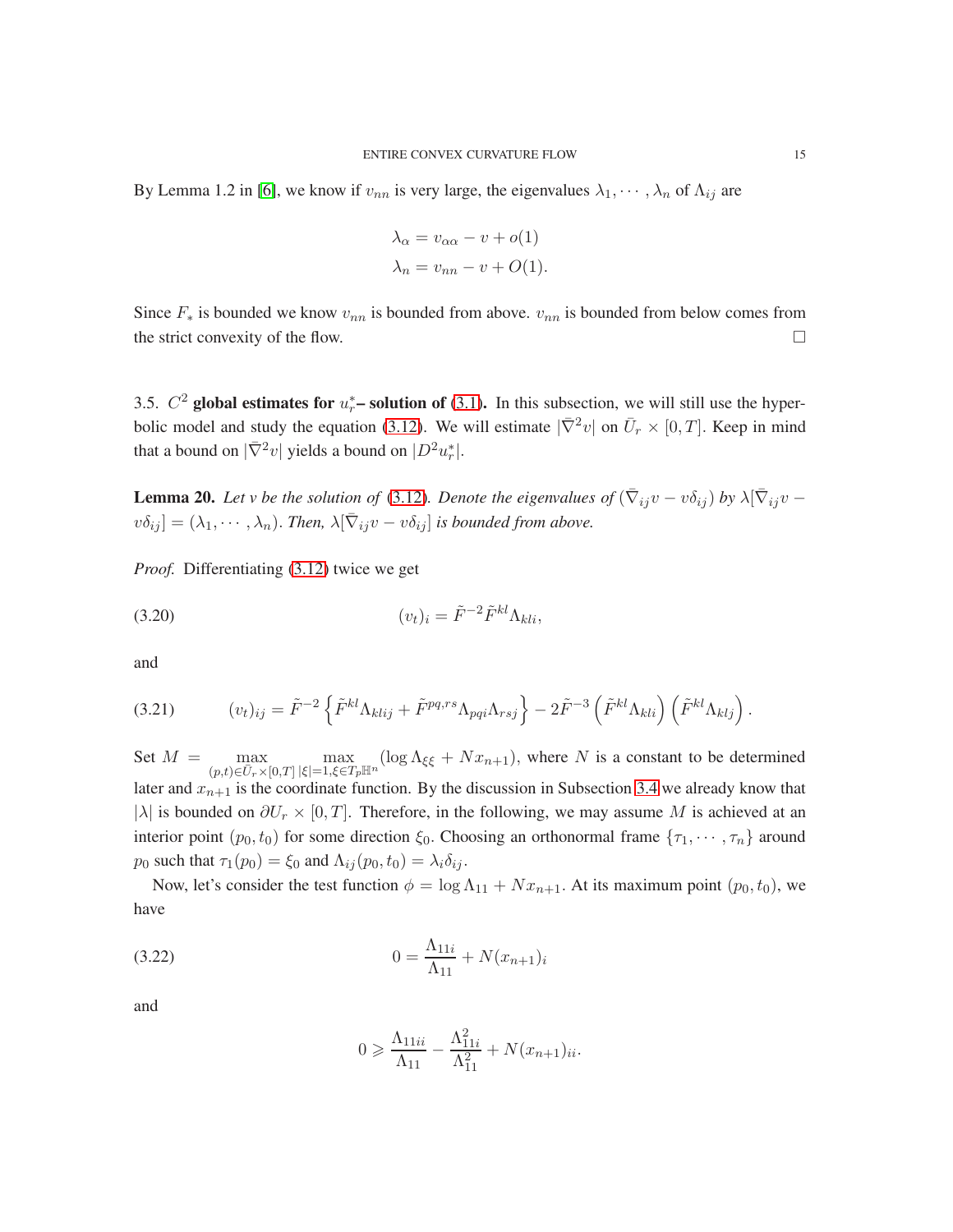Therefore,

$$
\phi_t - \tilde{F}^{-2} \tilde{F}^{ii} \phi_{ii}
$$
\n
$$
= \frac{(\Lambda_{11})_t}{\Lambda_{11}} - \tilde{F}^{-2} \tilde{F}^{ii} \left\{ \frac{\Lambda_{11ii}}{\Lambda_{11}} - \frac{\Lambda_{11i}^2}{\Lambda_{11}^2} + N(x_{n+1})_{ii} \right\}
$$
\n(3.23)\n
$$
= \frac{(v_t)_{11} - v_t}{\Lambda_{11}} - \tilde{F}^{-2} \tilde{F}^{ii} \left\{ \frac{\Lambda_{ii11} + \Lambda_{ii} - \Lambda_{11}}{\Lambda_{11}} - \frac{\Lambda_{11i}^2}{\Lambda_{11}^2} + Nx_{n+1} \delta_{ii} \right\}
$$
\n
$$
= \frac{1}{\Lambda_{11}} \tilde{F}^{-2} \left\{ \tilde{F}^{pq,rs} \Lambda_{pq1} \Lambda_{rs1} - 2\tilde{F}^{-1} (\nabla_1 \tilde{F})^2 \right\}
$$
\n
$$
+ \frac{1}{\tilde{F} \Lambda_{11}} - \tilde{F}^{-2} \tilde{F}^{ii} \left\{ \frac{\Lambda_{ii} - \Lambda_{11}}{\Lambda_{11}} - \frac{\Lambda_{11i}^2}{\Lambda_{11}^2} + Nx_{n+1} \delta_{ii} \right\}.
$$

By our assumption [\(1.2\)](#page-0-1) we know that  $\tilde{F}^{\frac{1}{\alpha}}$  is concave, which implies

$$
\tilde{F}^{pp,qq} \Lambda_{pp1} \Lambda_{qq1} + \left(\frac{1}{\alpha} - 1\right) \tilde{F}^{-1} (\nabla_1 \tilde{F})^2 \leq 0.
$$

Since

$$
\tilde{F}^{pq,rs} \Lambda_{pq1} \Lambda_{rs1} = \tilde{F}^{pp,qq} \Lambda_{pp1} \Lambda_{qq1} + \sum_{p \neq q} \frac{\tilde{F}^{pp} - \tilde{F}^{qq}}{\lambda_p - \lambda_q} \Lambda_{pq1}^2,
$$

we have

(3.24)  
\n
$$
\phi_t - \tilde{F}^{-2} \tilde{F}^{ii} \phi_{ii}
$$
\n
$$
\leq \frac{2}{\Lambda_{11}} \tilde{F}^{-2} \sum_{p>1} \frac{\tilde{F}^{pp} - \tilde{F}^{11}}{\lambda_p - \lambda_1} \Lambda_{11p}^2 + \frac{1 - \alpha}{\tilde{F} \Lambda_{11}}
$$
\n
$$
- (Nx_{n+1} - 1)\tilde{F}^{-2} \sum \tilde{F}^{ii} + \tilde{F}^{-2} \tilde{F}^{ii} \frac{\Lambda_{11i}^2}{\Lambda_{11}^2}.
$$

Now let

<span id="page-15-0"></span>
$$
I := \{ j : \tilde{F}^{jj} \leqslant 4\tilde{F}^{11} \}, \ J := \{ j : \tilde{F}^{jj} > 4\tilde{F}^{11} \},
$$

then combining with [\(3.22\)](#page-14-0), equation [\(3.24\)](#page-15-0) becomes

(3.25) 
$$
\phi_t - \tilde{F}^{-2} \tilde{F}^{ii} \phi_{ii} \le \frac{1 - \alpha}{\tilde{F} \Lambda_{11}} - (Nx_{n+1} - 1)\tilde{F}^{-2} \sum \tilde{F}^{ii} + 4\alpha \tilde{F}^{-2} |I| \frac{\tilde{F} N^2 (x_{n+1})_i^2}{\Lambda_{11}}.
$$

Notice that here we used  $\tilde{F}^{11} \leq \frac{\alpha \tilde{F}}{\Delta x}$  $\frac{\alpha F}{\Lambda_{11}}$ . Moreover, since  $F_*$  is bounded, concave and satisfies [\(1.3\)](#page-0-2), we have  $\sum \tilde{F}^{ii} \ge \alpha F_*^{\alpha-1} > c_0$ . Choosing  $N = 2$  we can see that if  $\phi$  achieves its maximum at an interior point  $(p_0, t_0)$ , then at this point  $|\bar{\nabla}^2 v|$  is bounded from above. Otherwise, the maximum is achieved at  $(\partial U_r \times (0,T]) \bigcup (U_r \times \{0\})$ . Therefore, Lemma [20](#page-14-1) is proved. □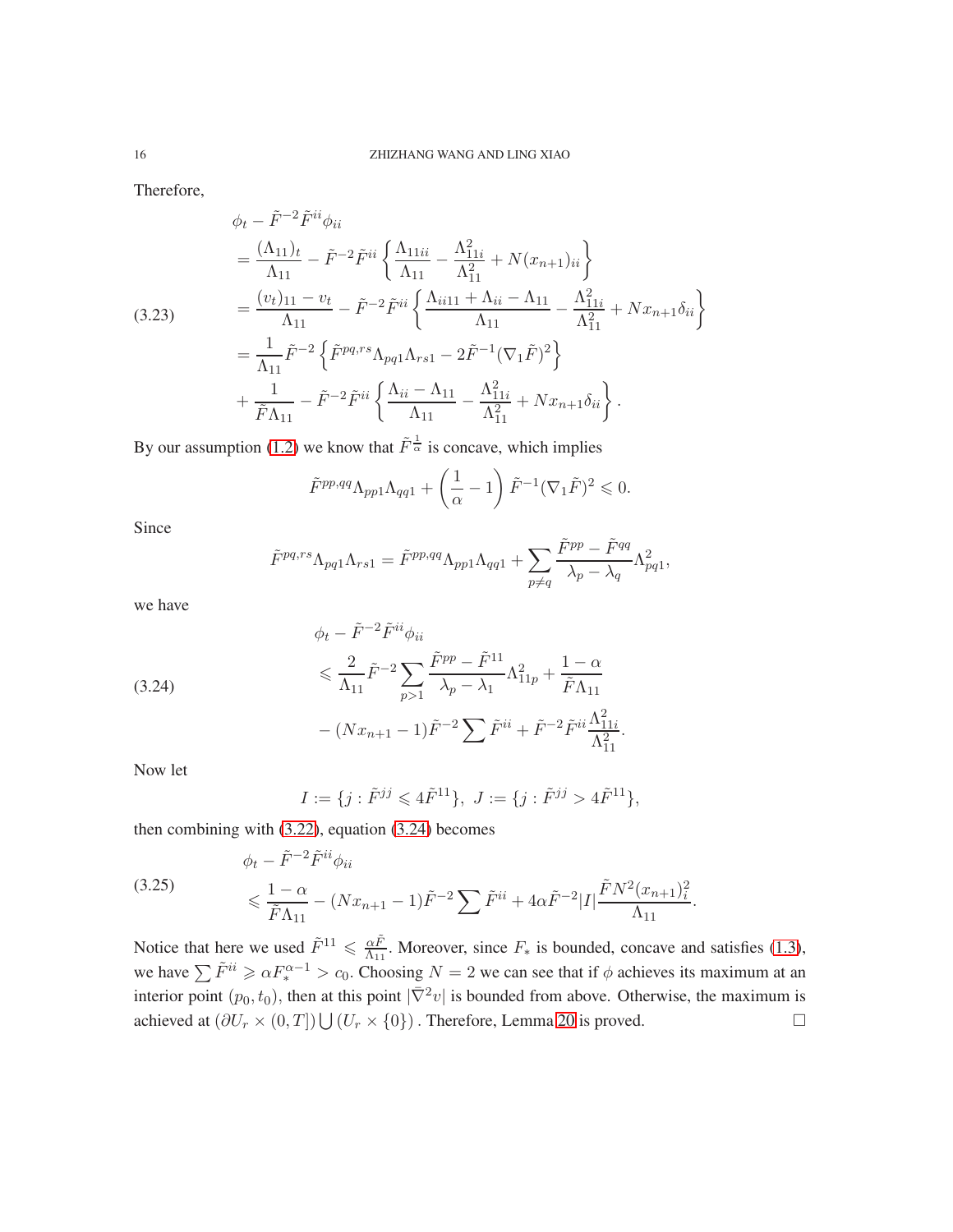### 4. LOCAL ESTIMATES

<span id="page-16-1"></span>In this section we want to show that there exists a subsequence of  $\{u_r^*\}$  that converges to the desired solution  $u^*$  of [\(2.3\)](#page-4-1).

<span id="page-16-0"></span>4.1. Local  $C^1$  estimates. In this subsection we will prove the local  $C^1$  estimates for  $v_r$ . We will study [\(3.1\)](#page-4-3) and consider the local  $C^1$  estimates for  $u_r^*$  instead. For readers' convenience, we rewrite equation [\(3.1\)](#page-4-3) here:

<span id="page-16-2"></span>(4.1) 
$$
\begin{cases} (u_r^*)_t = -F_*^{-\alpha} (w^* \gamma_{ik}^* u_{kl}^* \gamma_{lj}^*) w^* & \text{in } B_r \times (0, T] \\ u_r^*(\cdot, t) = \hat{u}_0^* - [(1 + \alpha)\tilde{t}]^{\frac{1}{1 + \alpha}} \sqrt{1 - r^2} & \text{on } \partial B_r \times [0, T] \\ u_r^*(\cdot, 0) = \hat{u}_0^* - \sqrt{1 - |\xi|^2} := u_0^* & \text{on } B_r \times \{0\}, \end{cases}
$$

where  $\tilde{t} = t + (1 + \alpha)^{-1}$ . In the following, denote  $\tilde{F} = F_*^{\alpha}$  $\frac{a}{x}$  and when there is no confusion, we will omit the superscript r.

<span id="page-16-3"></span>**Lemma 21.** Let  $u_r^*$  be the solution of [\(4.1\)](#page-16-2) and suppose  $\partial$  is some angular derivative. Then we *have*  $|\partial u_r^*|$  *is bounded on*  $\bar{B}_r \times [0, T]$ *.* 

*Proof.* We assume that  $\partial = \xi_1 \frac{\partial}{\partial \xi}$  $\frac{\partial}{\partial \xi_2}-\xi_2\frac{\partial}{\partial \xi}$  $\frac{\partial}{\partial \xi_1}$ . Since  $u_t^* = -\tilde{F}^{-1}(\gamma_{ik}^* u_{ij}^* \gamma_{lj}^*)(w^*)^{1-\alpha}$ , by Lemma 29 of [\[13\]](#page-26-12) we get

$$
(\partial u^*)_t - (w^*)^{1-\alpha} \tilde{F}^{-2} \tilde{F}^{kl} \gamma_{ik}^* (\partial u^*)_{ij} \gamma_{jl}^* = 0.
$$

Using the maximum principle we get that  $\partial u$  achieves its maximum and minimum on the parabolic boundary. Lemma [21](#page-16-3) follows directly from Lemma [12.](#page-8-1)

<span id="page-16-4"></span>**Lemma 22.** Let  $u_r^*$  be the solution of [\(4.1\)](#page-16-2) and suppose ∂ is some angular derivative. Then we *have*  $\partial^2 u_r^*$  *is bounded from above on*  $\bar{B}_r \times [0, T]$ *.* 

*Proof.* Let's denote  $\tilde{G} = -\tilde{F}^{-1} = -F_*^{-\alpha}$ , note that when  $F_*$  is concave so is  $\tilde{G}$ . A straightforward calculation yields,

$$
(\partial^2 u^*)_t = (w^*)^{1-\alpha} \tilde{G}^{pq,rs} (\partial \tilde{a}_{pq}) (\partial \tilde{a}_{rs}) + (w^*)^{1-\alpha} \tilde{G}^{kl} (\partial^2 \tilde{a}_{kl}),
$$

where  $\tilde{a}_{kl} = \gamma_{ki}^* u_{ij}^* \gamma_{jl}^*$ . By Lemma 30 of [\[13\]](#page-26-12) we get

$$
(\partial^2 u^*)_t - (w^*)^{1-\alpha} \tilde{G}^{kl} \left( \gamma^*_{ki} (\partial^2 u^*)_{ij} \gamma^*_{lj} \right) \leqslant 0,
$$

here the inequality is due to  $\tilde{G}$  is concave. Therefore,  $\partial^2 u^*$  achieves its maximum at the parabolic boundary and Lemma [22](#page-16-4) follows directly from Lemma [13.](#page-8-2)

<span id="page-16-5"></span>**Lemma 23.** Let  $u_r^*$  be the solution of [\(4.1\)](#page-16-2) and suppose  $\partial$  is some angular derivative. Then there *is a positive constant* b *such that*

$$
\frac{(r - |\xi|)\partial^2 u_r^*}{\sqrt{1 - |\xi|^2}} > -b[(1 + \alpha)\tilde{t}]^{\frac{1}{1 + \alpha}}
$$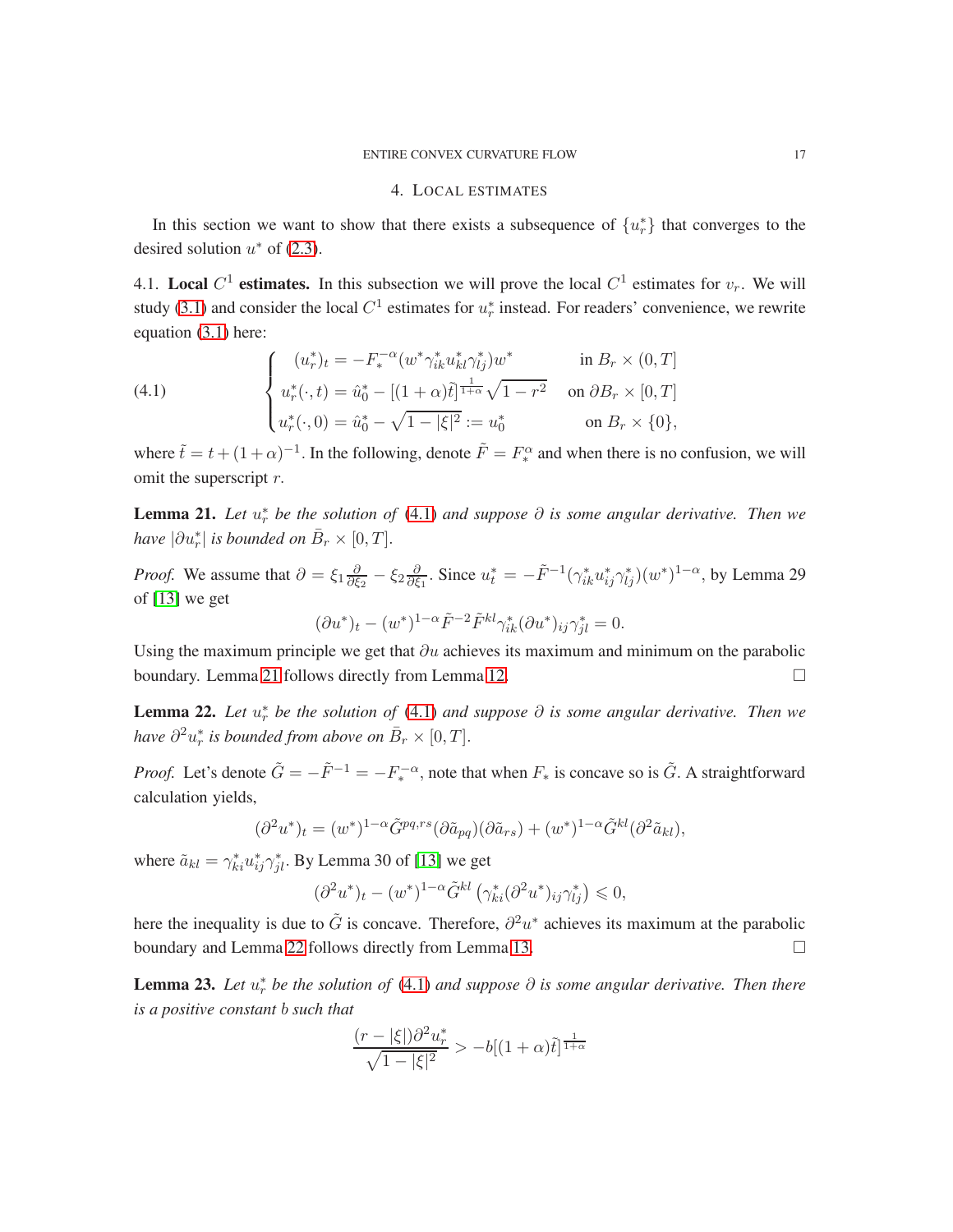on  $\bar{B}_r \times [0,T]$ . *Here, b only depends on*  $u_0^*$ .

*Proof.* Without loss of generality we assume

<span id="page-17-0"></span> $\xi = (\xi_1, 0, \cdots, 0), |\xi| = \xi_1$ , and  $\partial = \xi_1 \frac{\partial}{\partial \xi}$  $\frac{\partial}{\partial \xi_2}-\xi_2\frac{\partial}{\partial \xi}$  $\frac{\partial}{\partial \xi_1}$ .

Then at  $\xi$  we have

(4.2) 
$$
\partial^2 u^* = \xi_1^2 u_{22}^* - \xi_1 u_1^*.
$$

Notice that by the convexity of  $u^*$  we have  $u_{22}^* > 0$ . Now at the point  $\xi$ , applying Lemma [8](#page-6-2) we know

$$
u^* > -a_1 \sqrt{1-|\xi|^2} [(1+\alpha)\tilde{t}]^{\frac{1}{1+\alpha}} - \sqrt{1-r^2} [(1+\alpha)\tilde{t}]^{\frac{1}{1+\alpha}}.
$$

Applying the convexity of  $u_r^*$  again we get

$$
-a_1\sqrt{1-|\xi|^2}[(1+\alpha)\tilde{t}]^{\frac{1}{1+\alpha}}-\sqrt{1-r^2}[(1+\alpha)\tilde{t}]^{\frac{1}{1+\alpha}}+(r-|\xi|)u_1^*<-\sqrt{1-r^2}[(1+\alpha)\tilde{t}]^{\frac{1}{1+\alpha}}.
$$
  
Therefore

I nerefore,

$$
u_1^* < \frac{a_1\sqrt{1-|\xi|^2}}{r-|\xi|} \left[ (1+\alpha)\tilde{t} \right]^{\frac{1}{1+\alpha}}.
$$

Combining with [\(4.2\)](#page-17-0), we get

$$
\partial^2 u^* > -|\xi| \frac{a_1 \sqrt{1-|\xi|^2}}{r-|\xi|} [(1+\alpha)\tilde{t}]^{\frac{1}{1+\alpha}}.
$$

This completes the proof of Lemma [23.](#page-16-5)

<span id="page-17-1"></span>**Lemma 24.** Suppose  $u_r^*$  is the solution of [\(4.1\)](#page-16-2). Let  $\frac{1}{2} < \tilde{r} < r < 1$ ,  $\mathbb{S}^{n-1}(\tilde{r}) = \{\xi \in \mathbb{R}^n \mid \sum \xi_i^2 =$  $\{\tilde{r}^2\}$ . For any  $\hat{\xi} \in \mathbb{S}^{n-1}(\tilde{r})$ , there exists a function

(4.3) 
$$
h = -a\sqrt{1 - |\xi|^2} + b_1\xi_1 + \dots + b_n\xi_n + d
$$

 $\textit{such that } h(\hat{\xi}) = u_r^*(\hat{\xi},t) \textit{ and } h(\xi) > u_r^*(\xi,t) \textit{ for any } (\xi,t) \in \left(\mathbb{S}^{n-1}(\tilde{r}) \setminus \{\hat{\xi}\}\right) \times (0,T].$ 

*Proof.* The proof of this Lemma is a small modification of the proof of Lemma [10.](#page-6-1) For readers' convenience, we include it here.

Since  $\kappa^* [w^* \gamma^*_{ik} h_{kl} \gamma^*_{lj}] = a \delta_{ij}$ , we can choose  $a > 0$  such that  $a^{\alpha} \leq \frac{1}{c_0}$ , where  $c_0 > 0$  is the same as the one in Lemma [14.](#page-9-2) This gives

$$
\tilde{F}(\kappa^*[w^*\gamma^*_{ik}h_{kl}\gamma^*_{lj}]) < \tilde{F}(\kappa^*[w^*\gamma^*_{ik}(u^*_r(\cdot,t))_{kl}\gamma^*_{lj}]).
$$

By rotating the coordinate we may assume  $\hat{\xi} = (\tilde{r}, 0, \dots, 0)$ . We choose

(4.4) 
$$
b_k = \frac{\partial u_r^*}{\partial \xi_k}(\tilde{r}, 0, \cdots, 0, t), \ k = 2, 3, \cdots, n
$$

and choose  $b_1$  such that

(4.5) 
$$
u_r^*(\tilde{r}, 0, \cdots, 0, t) = -a\sqrt{1 - \tilde{r}^2} + b_1 \tilde{r} + d.
$$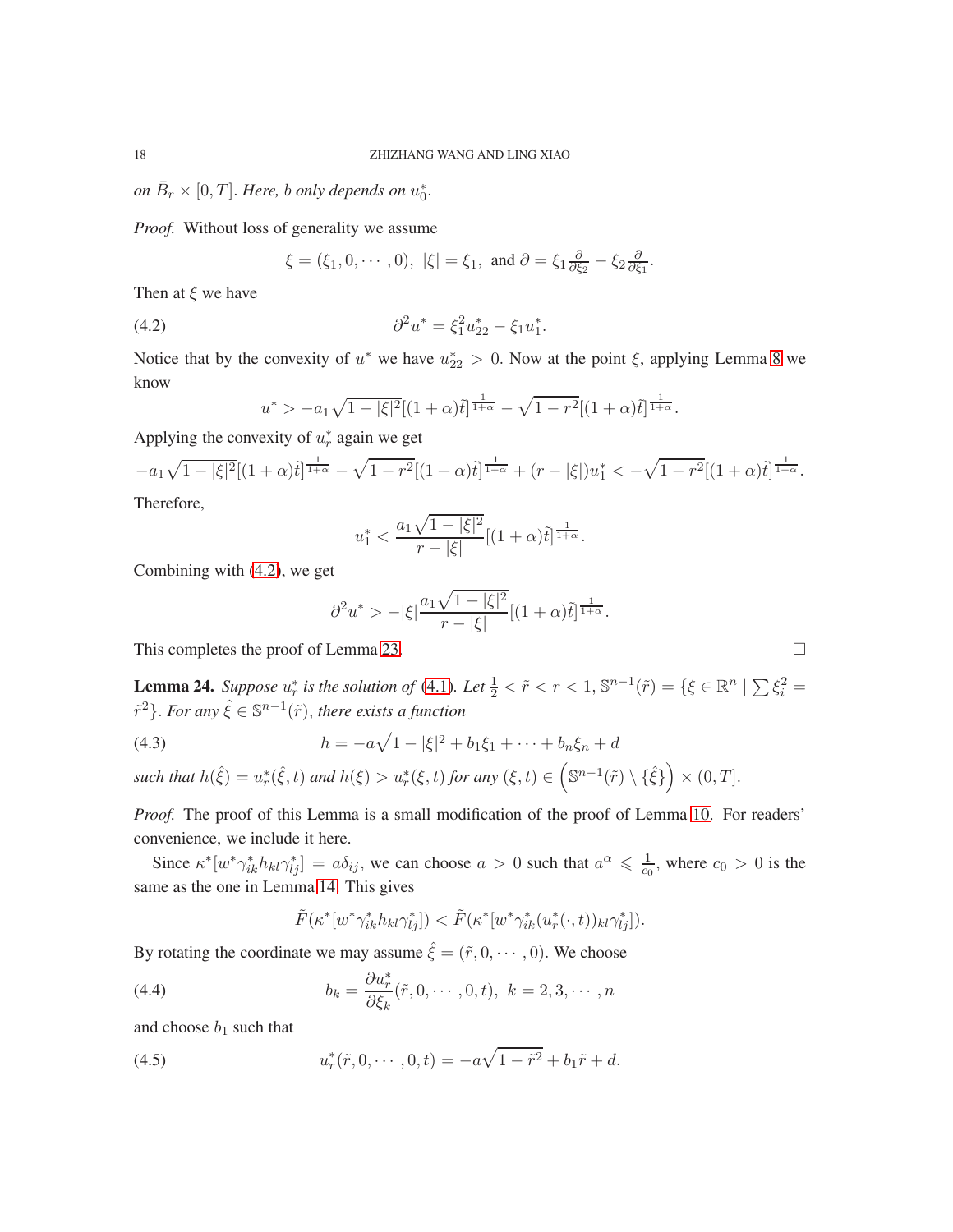To choose d we consider an arbitrary great circle  $c(s)$  on  $\mathbb{S}^{n-1}(\tilde{r})$  passing through  $\hat{\xi}$ . For example, the circle

$$
\xi_1 = \tilde{r} \cos s, \xi_2 = \tilde{r} \sin s, \xi_3 = \dots = \xi_n = 0, \text{ where } -\pi \leq s \leq \pi.
$$

Let

(4.6)

$$
\hat{F}(s) = (h - u_r^*)|_{c(s)}
$$
\n
$$
= [u_r^*(\tilde{r}, 0, \cdots, 0, t) + a\sqrt{1 - \tilde{r}^2} - d] \cos s + b_2 \tilde{r} \sin s + d - u_r^*(s, t) - a\sqrt{1 - \tilde{r}^2},
$$

where  $u_r^*(s, t) = u_r^*(\tilde{r} \cos s, \tilde{r} \sin s, 0, \dots, 0, t)$ . We have  $\hat{F}(0) = 0$ ,  $\frac{d\hat{F}}{ds}(0) = 0$ , and

$$
\frac{d^2\hat{F}(s)}{ds^2} = [d - u_r^*(\tilde{r}, 0, \cdots, 0, t) - a\sqrt{1 - \tilde{r}^2}] \cos s - b_2 \tilde{r} \sin s - \frac{d^2 u_r^*}{ds^2}.
$$

When  $-\frac{\pi}{4} \leqslant s \leqslant \frac{\pi}{4}$  we have

$$
\frac{d^2\hat{F}(s)}{ds^2} \geqslant [d - u_r^*(\tilde{r}, 0, \cdots, 0, t) - a\sqrt{1 - \tilde{r}^2}] \frac{1}{\sqrt{2}} - c_1,
$$

where  $c_1 > 0$  is a constant determined by Lemma [21](#page-16-3) and [22.](#page-16-4) When  $s \in [-\pi, -\frac{\pi}{4}) \cup (\frac{\pi}{4})$  $\frac{\pi}{4}, \pi$  we have (4.7)

$$
\hat{F}(s) = d(1 - \cos s) + [u_r^*(\tilde{r}, 0, \dots, 0, t) + a\sqrt{1 - \tilde{r}^2}] \cos s + b_2 \tilde{r} \sin s - u_r^*(s, t) - a\sqrt{1 - \tilde{r}^2}
$$
\n
$$
\geq \left(1 - \frac{\sqrt{2}}{2}\right)d - 2a\sqrt{1 - \tilde{r}^2} - 2 \max_{-\pi \leq s \leq \pi} |u_r^*(s, t)| - \left|\frac{du_r^*(s, t)}{ds}\right|
$$
\n
$$
\geq \left(1 - \frac{\sqrt{2}}{2}\right)d - c_2.
$$

Choosing  $d > 0$  large we are done.

<span id="page-18-0"></span>**Lemma 25.** Suppose  $v_r$  is the solution of [\(3.12\)](#page-11-0). Let  $\frac{1}{2} < \tilde{r} < r < 1$ ,  $\mathbb{S}^{n-1}(\tilde{r}) = \{\xi \in \mathbb{R}^n \mid \xi \in \mathbb{R}^n \mid \xi \in \mathbb{R}^n \mid \xi \in \mathbb{R}^n \}$  $\sum \xi_i^2 = \tilde{r}^2$ . For any  $(\hat{\xi}, t) \in \mathbb{S}^{n-1}(\tilde{r}) \times (0, T]$  we have  $\overline{\nabla}_i v_r(\hat{\xi}, t) > c_3$ ,  $1 \leq i \leq n$ , for some *constant*  $c_3$  *that is independent of*  $\tilde{r}$  *and*  $r$ *.* 

*Proof.* Without loss of generality we consider the derivative of  $v_r$  at the point  $\hat{\xi} = (\tilde{r}, 0, \dots, 0)$ . Without causing confusion, in the following we will drop the subscript  $r$ . A straightforward calculation yields (for details see the proof of Lemma 15 in [\[15\]](#page-26-1))

(4.8)  
\n
$$
\begin{aligned}\n\bar{\nabla}_i v &= \gamma_{ik}^* u_k^* + v \xi_i \\
&= \left( \delta_{ik} - \frac{\xi_i \xi_k}{1 + w^*} \right) u_k^* + v \xi_i \\
&= u_i^* - \frac{\xi_i \xi_k}{1 + w^*} u_k^* + v \xi_i.\n\end{aligned}
$$

Then at  $\hat{\xi}$ , we have

$$
\bar{\nabla}_1 v = \sqrt{1 - \tilde{r}^2} u_1^* + v \tilde{r}
$$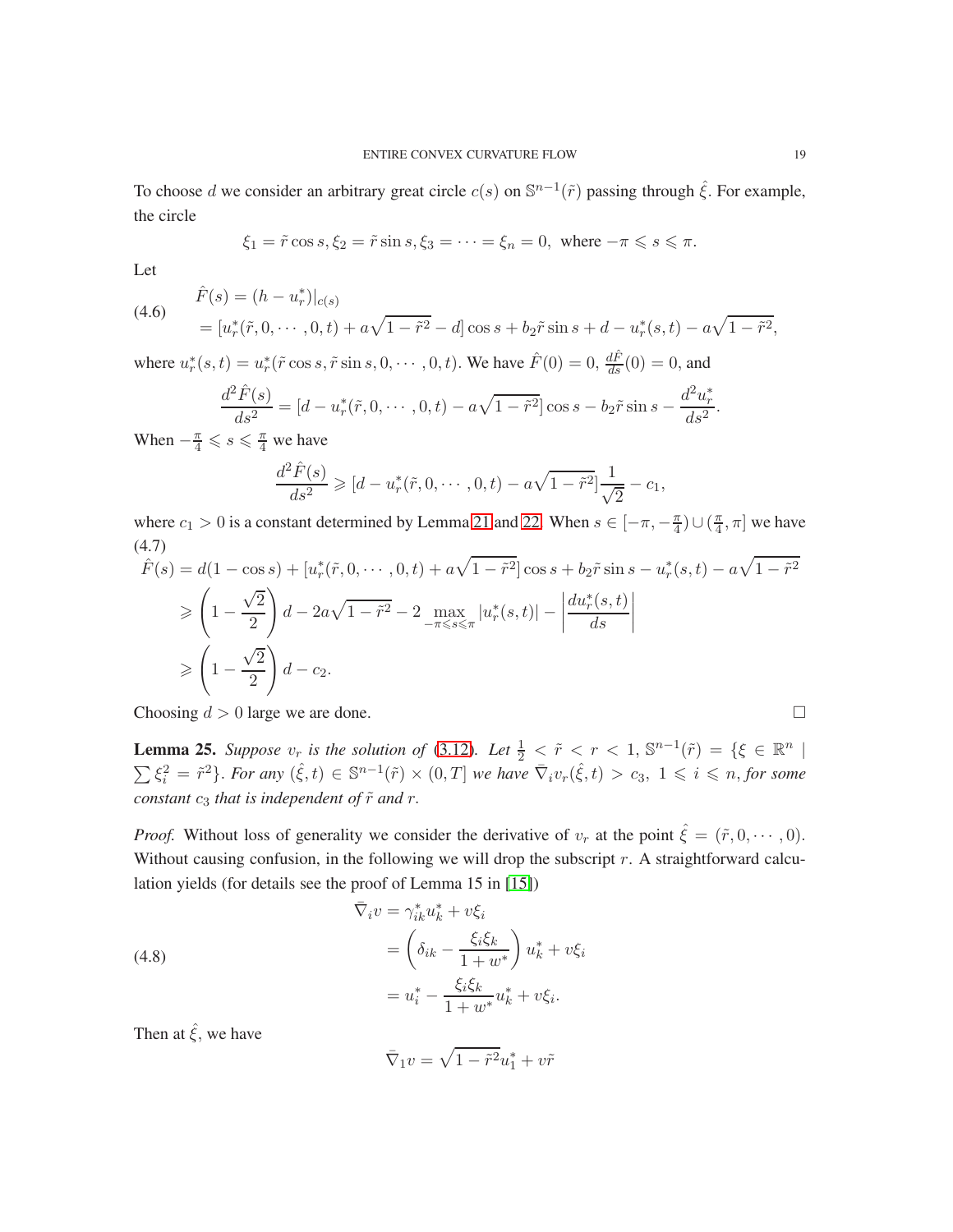and  $\bar{\nabla}_i v = u_i^*$  for  $i \ge 2$ . By Lemma [24](#page-17-1) we obtain

$$
u_1^* > h_1^* = \frac{a\tilde{r}}{\sqrt{1 - \tilde{r}^2}} + b_1.
$$

Therefore,

$$
\bar{\nabla}_1 v > a\tilde{r} + b_1 \sqrt{1 - \tilde{r}^2} + v\tilde{r}.
$$

Note that, by the Subsection [3.1](#page-5-2) we get

$$
-(a_1+1)[(1+\alpha)\tilde{t}]^{\frac{1}{1+\alpha}}\sqrt{1-|\xi|^2} < u_r^* < -a_0[(1+\alpha)\tilde{t}]^{\frac{1}{1+\alpha}}\sqrt{1-|\xi|^2}.
$$

This implies

$$
-(a_1+1)[(1+\alpha)\tilde{t}]^{\frac{1}{1+\alpha}} < v(\cdot,t) < -a_0[(1+\alpha)\tilde{t}]^{\frac{1}{1+\alpha}},
$$

which in turn gives an uniform lower bound for  $\overline{\nabla}_1 v$ . When  $i = 2, \dots, n$ , by Lemma [21,](#page-16-3) we conclude that  $\overline{\nabla}_i v = u_i^*$  is bounded at  $(\hat{\xi}, t)$  for any  $t \in [0, T]$  directly. Therefore, Lemma [25](#page-18-0) is  $\Box$ 

Following the steps of Lemma [24](#page-17-1) we can show

<span id="page-19-0"></span>**Lemma 26.** Suppose  $u_r^*$  is the solution of [\(4.1\)](#page-16-2). Let  $\frac{1}{2} < \tilde{r} < r < 1$ ,  $\mathbb{S}^{n-1}(\tilde{r}) = \{\xi \in \mathbb{R}^n \mid \sum \xi_i^2 =$  $\{\tilde{r}^2\}$ . For any  $\hat{\xi} \in \mathbb{S}^{n-1}(\tilde{r})$ , there exists a function

(4.9) 
$$
\underline{h} = -\underline{a}\sqrt{1-|\xi|^2} + a_1\xi_1 + \cdots + a_n\xi_n - a
$$

 $\textit{such that } h(\hat{\xi}) = u_r^*(\hat{\xi},t) \textit{ and } h(\xi) < u_r^*(\xi,t) \textit{ for any } (\xi,t) \in \left(\mathbb{S}^{n-1}(\tilde{r}) \setminus \{\hat{\xi}\}\right) \times (0,T].$  Here <u>a</u> is *determined by*  $c_1(t)$  *of Lemma [15,](#page-9-1)*  $a_1, \dots, a_n$  *are constants, and*  $a > 0$  *is chosen to be* 

$$
a = 10 \left[ \frac{b\sqrt{1-\tilde{r}^2}}{r-\tilde{r}} [(1+\alpha)\tilde{t}]^{\frac{1}{1+\alpha}} + C(|u_0^*|)[(1+\alpha)\tilde{t}]^{\frac{1}{1+\alpha}} + \underline{a}\sqrt{1-\tilde{r}^2} \right]
$$

,

*where* b *is from Lemma [23.](#page-16-5)*

<span id="page-19-1"></span>**Lemma 27.** Suppose  $v_r$  is the solution of [\(3.12\)](#page-11-0). Let  $\frac{1}{2} < \tilde{r} < r < 1$ ,  $\mathbb{S}^{n-1}(\tilde{r}) = \{\xi \in \mathbb{R}^n \mid \xi \in \mathbb{R}^n \mid \xi \in \mathbb{R}^n \mid \xi \in \mathbb{R}^n \}$  $\sum \xi_i^2 = \tilde{r}^2$ . *For any*  $(\hat{\xi}, t) \in \mathbb{S}^{n-1}(\tilde{r}) \times (0, T]$ , we have  $\overline{\nabla}_i v_r < 2\underline{a} + 2a\sqrt{1-\tilde{r}^2} + c$ ,  $1 \leq i \leq n$ , *where* c *is from Lemma [21](#page-16-3) and* a*,* a *are from Lemma [26.](#page-19-0)*

*Proof.* Without loss of generality we consider the derivative of  $v_r(\cdot, t)$  at the point  $\hat{\xi} = (\tilde{r}, 0, \dots, 0)$ . Without causing confusion, in the following we will drop the subscript  $r$ . By Lemma [26](#page-19-0) we have

$$
u_1^* < \underline{h}_1 = \frac{\underline{a}\tilde{r}}{\sqrt{1 - \tilde{r}^2}} + a_1
$$

Therefore, at  $\hat{\xi}$  we get

$$
\bar{\nabla}_1 v < \underline{a}\tilde{r} + a_1\sqrt{1 - \tilde{r}^2} + v\tilde{r}.
$$

Since 
$$
-\underline{a}\sqrt{1-\tilde{r}^2} + a_1\tilde{r} - a = u^*(\hat{\xi}, t)
$$
, we obtain  

$$
a_1\tilde{r}\sqrt{1-\tilde{r}^2} = u^*(\hat{\xi}, t)\sqrt{1-\tilde{r}^2} + a\sqrt{1-\tilde{r}^2} + \underline{a}(1-\tilde{r}^2),
$$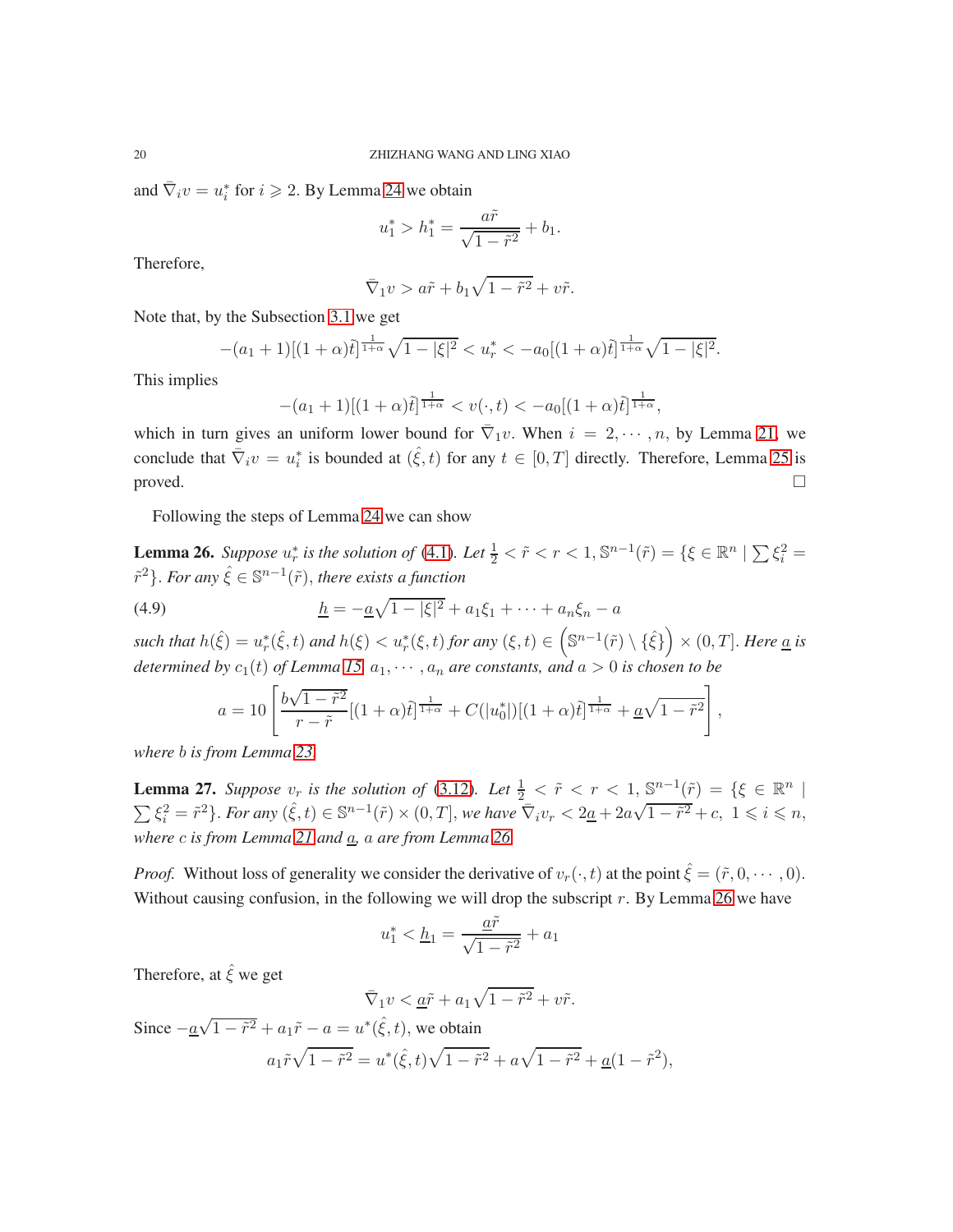which yields the upper bound for  $\overline{\nabla}_1 v$  at  $\hat{\xi}$ . Exactly the same as the proof of Lemma [25,](#page-18-0) we can show  $\overline{\nabla}_i v$  is bounded from above for  $i \geq 2$ . Thus, Lemma [27](#page-19-1) is proved.

4.2. Local  $C^2$  estimates. First, let's note that for any  $\xi_0 \in B_1$ , there exists a linear function  $l(\xi)$ such that  $l(\xi) - u_0^*(\xi) > \delta_1 > 0$  in a small neighborhood  $U_{\xi_0} \subset B_1$  of  $\xi_0$ , where  $\delta_1 > 0$  is a small constant. Moreover,  $u_0^*(\xi) - l(\xi) > 0$  on  $\partial B_r$  for  $r > r_0$ . From equation [\(4.1\)](#page-16-2) and Lemma [14](#page-9-2) we know  $(u_r^*)_t < 0$ , this yields

$$
l(\xi_0) - u_r^*(\xi_0, t) > l(\xi_0) - u_0^*(\xi_0)
$$
 for  $t > 0$ .

Moreover, on  $\partial B_r$ , when  $t \leq T$  and  $r > r_0(T)$  we have

$$
u_r^*(\xi, t) - l(\xi) = u_0^*(\xi) + \sqrt{1 - r^2} - [(1 + \alpha)\tilde{t}]^{\frac{1}{1 + \alpha}}\sqrt{1 - r^2} - l(\xi) > 0.
$$

Therefore, we can use  $l(\xi)$  to construct cutoff function and obtain the following local  $C^2$  estimates.

<span id="page-20-0"></span>**Lemma 28.** Let  $u_r^*$  be the solution of [\(4.1\)](#page-16-2) For any  $\xi_0 \in B_1$  and  $T > 0$ , we have

$$
\left|\kappa^*[w^*\gamma^*_{ik}(u^*_r)_{kl}\gamma^*_{lj}](\xi_0,t)\right| < C
$$

*for*  $t \in [0, T]$  *and*  $1 > r > r_0(T)$ *. Here*  $C = C(T)$  *is independent of r*.

*Proof.* From the discussion in Section 2 of [\[15\]](#page-26-1) we know that  $\lambda(\overline{\nabla}_{ij}v - v\delta_{ij}) = \kappa^* [w^*\gamma^*_{ik}(u^*_{r})_{kl}\gamma^*_{lj}]$ for  $v = \frac{u_r^*}{w^*}$ . Therefore, in this proof we will consider equation [\(3.12\)](#page-11-0) and obtain an upper bound for | $\lambda$ | instead. Let  $l(\xi)$  be a linear function described as above and let  $\tilde{s} = \frac{l(\xi)}{w^*}$ , then it's easy to see that

$$
\bar{\nabla}_{ij}\tilde{s}=\tilde{s}\delta_{ij}.
$$

In the following, we denote

$$
\eta = \tilde{s} - v \text{ and } \vartheta = v^2 - |\bar{\nabla}v|^2.
$$

We also denote  $\tilde{G} = -\tilde{F}^{-1}$ , where  $\tilde{F} = F_*^{\alpha}$ ∗ . Following [\[14\]](#page-26-14), let's consider

$$
W(p,t) = \eta^{\beta} \exp \Phi(\vartheta) \Lambda_{\xi\xi},
$$

where  $\xi \in T_p \mathbb{H}^n$  is a unit vector. we may assume W achives its maximum at  $(p_0, t_0)$  for some direction  $\xi_0$ . Choosing an orthonormal frame  $\{\tau_1, \dots, \tau_n\}$  around  $p_0$  such that  $\tau_1(p_0) = \xi_0$  and  $\Lambda_{ij}(p_0, t_0) = \lambda_i \delta_{ij}$ . Differentiating W at  $(p_0, t_0)$  we obtain

(4.10) 
$$
0 = \frac{W_i}{W} = \frac{\beta \eta_i}{\eta} + \Phi' \vartheta_i + \frac{\Lambda_{11i}}{\Lambda_{11}},
$$

and

(4.11) 
$$
0 \ge \frac{\beta \eta_{ii}}{\eta} - \frac{\beta \eta_i^2}{\eta^2} + \Phi' \vartheta_{ii} + \Phi''(\vartheta_i)^2 + \frac{\Lambda_{ii11}}{\Lambda_{11}} + \frac{\Lambda_{ii}}{\Lambda_{11}} - 1 - \left(\frac{\Lambda_{11i}}{\Lambda_{11}}\right)^2,
$$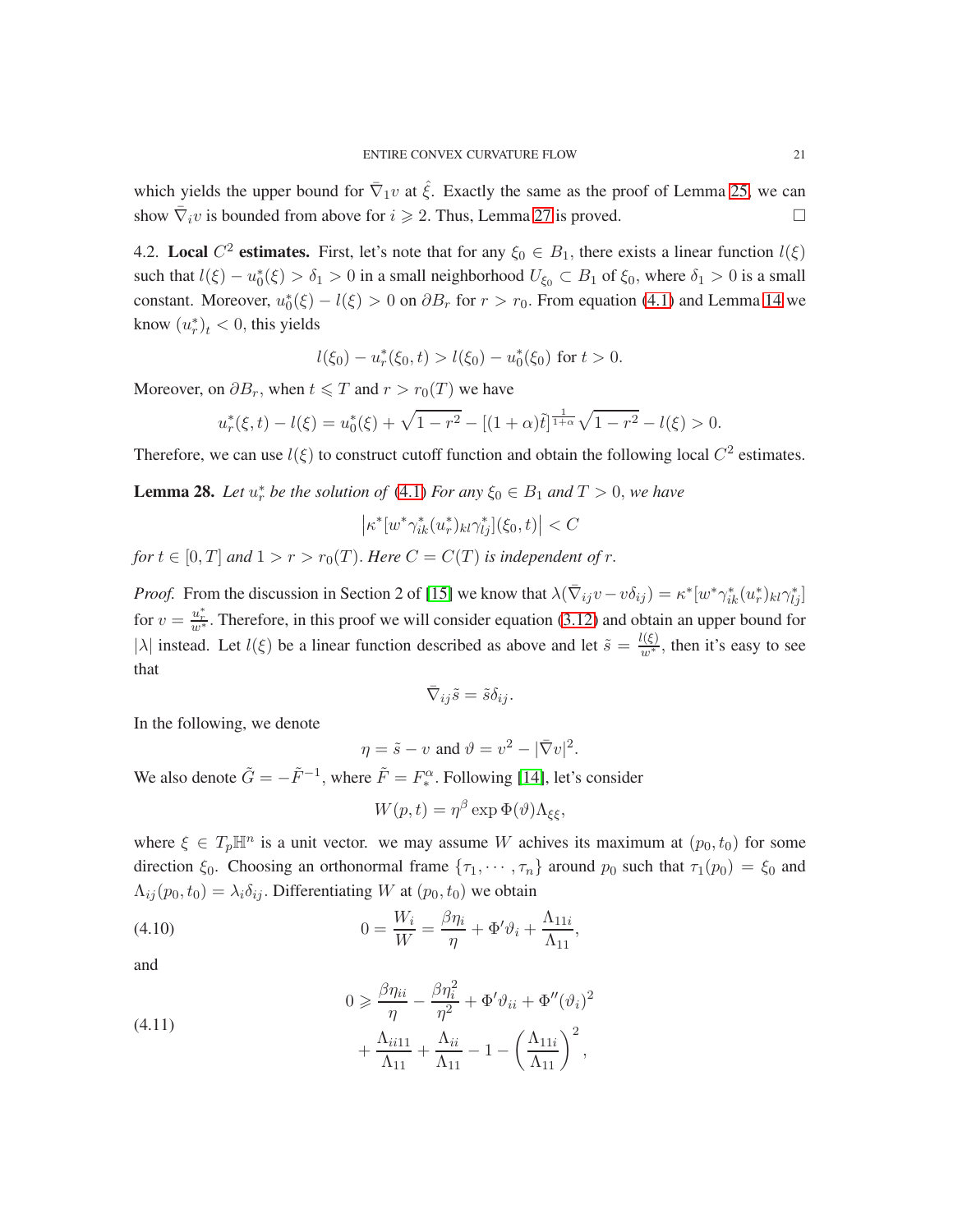where we have used the equality  $\Lambda_{11ii} = \Lambda_{ii11} + \Lambda_{ii} - \Lambda_{11}$ . Moreover, at  $(p_0, t_0)$  we have

<span id="page-21-0"></span>(4.12) 
$$
0 \leq \frac{\beta}{\eta} \mathcal{L}\eta + \Phi' \mathcal{L}\vartheta + \frac{1}{\Lambda_{11}} \mathcal{L}\Lambda_{11} + \beta \tilde{G}^{ii} \left(\frac{\eta_i}{\eta}\right)^2 - \Phi'' \tilde{G}^{ii} (\vartheta_i)^2 + \tilde{G}^{ii} \left(\frac{\Lambda_{11i}}{\Lambda_{11}}\right)^2.
$$

It's easy to obtain that

(4.13) 
$$
\mathcal{L}\eta = -\eta \tilde{G}^{ii} - (1+\alpha)\tilde{G},
$$

and

(4.14) 
$$
\mathcal{L}\Lambda_{11} = \tilde{G}^{pq,rs}\Lambda_{pq1}\Lambda_{rs1} + (\alpha - 1)\tilde{G} + \Lambda_{11}\sum \tilde{G}^{ii}.
$$

Moreover, a straightforward calculation yields

(4.15)  
\n
$$
(\vartheta)_t = 2vv_t - 2v_k(v_k)_t
$$
\n
$$
= 2v\tilde{G} - 2v_k\tilde{G}^{ii}\Lambda_{iik},
$$

$$
\vartheta_i = 2vv_i - 2v_kv_{ki} = 2v_i\Lambda_{ii},
$$

and

(4.17) 
$$
\vartheta_{ii} = 2v_i^2 + 2vv_{ii} - 2v_{ki}^2 - 2v_kv_{kii} \n= 2v_i^2 + 2vv_{ii} - 2v_{ii}^2 - 2v_k(\Lambda_{iik} + v_i\delta_{ik}) \n= -2\Lambda_{ii}^2 - 2v\Lambda_{ii} - 2v_k\Lambda_{iik}.
$$

Thus we get

(4.18) 
$$
(\vartheta)_t - \tilde{G}^{ii}\vartheta_{ii} = 2v\tilde{G}(1-\alpha) + 2\tilde{G}^{ii}\Lambda_{ii}^2.
$$

Therefore, [\(4.12\)](#page-21-0) becomes

<span id="page-21-1"></span>
$$
0 \leq \frac{\beta}{\eta} (-\eta \sum \tilde{G}^{ii} - (1 + \alpha)\tilde{G})
$$
  
+ 
$$
\Phi' \left( 2v \tilde{G} (1 - \alpha) + 2 \tilde{G}^{ii} \Lambda_{ii}^2 \right)
$$
  
+ 
$$
\frac{1}{\Lambda_{11}} \left[ \tilde{G}^{pq, rs} \Lambda_{pq1} \Lambda_{rs1} + (\alpha - 1)\tilde{G} + \Lambda_{11} \sum \tilde{G}^{ii} \right]
$$
  
+ 
$$
\beta \tilde{G}^{ii} \left( \frac{\eta_i}{\eta} \right)^2 - \Phi'' \tilde{G}^{ii} (\vartheta_i)^2 + \tilde{G}^{ii} \left( \frac{\Lambda_{11i}}{\Lambda_{11}} \right)^2.
$$

Denote  $I = \{j : \tilde{g}_j \leq 4\tilde{g}_1\}$  and  $J = \{j : \tilde{g}_j > 4\tilde{g}_1\}$ . When  $j \in I$  we have,

(4.20)  

$$
\tilde{g}_j \left(\frac{\Lambda_{11j}}{\Lambda_{11}}\right)^2 = \tilde{g}_j \left(\frac{\beta \eta_j}{\eta} + \Phi' \vartheta_j\right)^2
$$

$$
\leq (1+\epsilon)(\Phi')^2 \tilde{g}_j(\vartheta_j)^2 + \left(1 + \frac{1}{\epsilon}\right) \beta^2 \tilde{g}_j \left(\frac{\eta_j}{\eta}\right)^2.
$$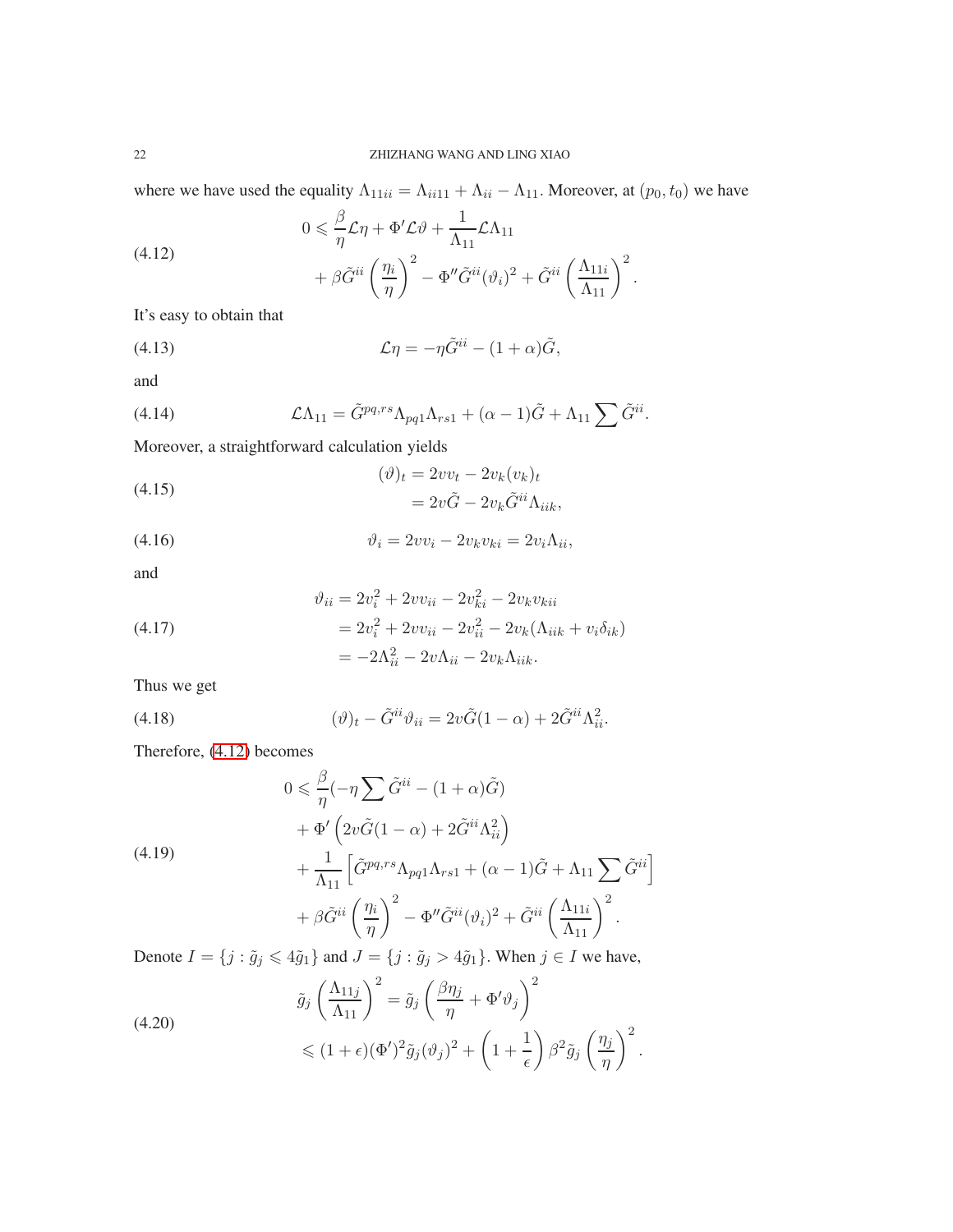When  $j \in J$  we have,

(4.21) 
$$
\beta \tilde{g}_j \left(\frac{\eta_j}{\eta}\right)^2 = \frac{1}{\beta} \tilde{g}_j \left(\Phi' \vartheta_j + \frac{\Lambda_{11j}}{\Lambda_{11}}\right)^2 \n\leq \frac{1 + \epsilon}{\beta} (\Phi')^2 \tilde{g}_j (\vartheta_j)^2 + \frac{(1 + \epsilon^{-1})}{\beta} \tilde{g}_j \left(\frac{\Lambda_{11j}}{\Lambda_{11}}\right)^2.
$$

Therefore,

<span id="page-22-0"></span>
$$
\beta \sum_{j=1}^{n} \tilde{g}_{j} \left(\frac{\eta_{j}}{\eta}\right)^{2} + \sum_{j=1}^{n} \tilde{g}_{j} \left(\frac{\Lambda_{11j}}{\Lambda_{11}}\right)^{2}
$$
  

$$
\leq 4n[\beta + (1 + \epsilon^{-1})\beta^{2}] \tilde{g}_{1} \frac{|\bar{\nabla}\eta|^{2}}{\eta^{2}}
$$
  

$$
+ (1 + \epsilon)(1 + \beta^{-1})(\Phi')^{2} \sum_{j=1}^{n} \tilde{g}_{j}(\vartheta_{j})^{2}
$$
  

$$
+ [1 + (1 + \epsilon^{-1})\beta^{-1}] \sum_{j \in J} \tilde{g}_{j} \left(\frac{\Lambda_{11j}}{\Lambda_{11}}\right)^{2}.
$$

Combining [\(4.22\)](#page-22-0) with [\(4.19\)](#page-21-1) we get

<span id="page-22-2"></span>
$$
0 \leq (-\beta + 1) \sum \tilde{G}^{ii} - \frac{(1+\alpha)\tilde{G}\beta}{\eta} + 2v\tilde{G}(1-\alpha)\Phi' + \frac{(\alpha - 1)\tilde{G}}{\Lambda_{11}} + 2\Phi' \sum \tilde{g}_i \Lambda_{ii}^2 + \frac{1}{\Lambda_{11}} \tilde{G}^{pq,rs} \Lambda_{pq1} \Lambda_{rs1} + 4n[\beta + (1 + \epsilon^{-1})\beta^2] \tilde{g}_1 \frac{|\nabla \eta|^2}{\eta^2} + [(1 + \epsilon)(1 + \beta^{-1})(\Phi')^2 - \Phi''] \sum_{j=1}^n \tilde{g}_j (\vartheta_j)^2 + [1 + (1 + \epsilon^{-1})\beta^{-1}] \sum_{j \in J} \tilde{g}_j \left(\frac{\Lambda_{11j}}{\Lambda_{11}}\right)^2.
$$

Here we point out that  $\bar{\nabla}_i \tilde{s} = \gamma_{ik}^*$  $\partial l(\xi)$  $\frac{\partial l(\xi)}{\partial \xi_k} + \tilde{s}\xi_i$ , which yields  $|\bar{\nabla}\eta|$  is bounded. Let  $\Phi(\vartheta) = -\log(\vartheta + \pi)$ A), where  $A = A(T, M_0) > 0$  large such that  $\vartheta + A > 1$ . Note that  $\tilde{g}_j \vartheta_j^2 = 4\tilde{g}_j v_j^2 \Lambda_{jj}^2$ , we want

<span id="page-22-1"></span>
$$
[(1+\epsilon)(1+\beta^{-1})(\Phi')^2 - \Phi'']4|\nabla v|^2 + \Phi' < 0.
$$

This is equivalent to

(4.24) 
$$
(\epsilon + \beta^{-1} + \epsilon \beta^{-1})4|\nabla v|^2 - (\vartheta + A) < 0.
$$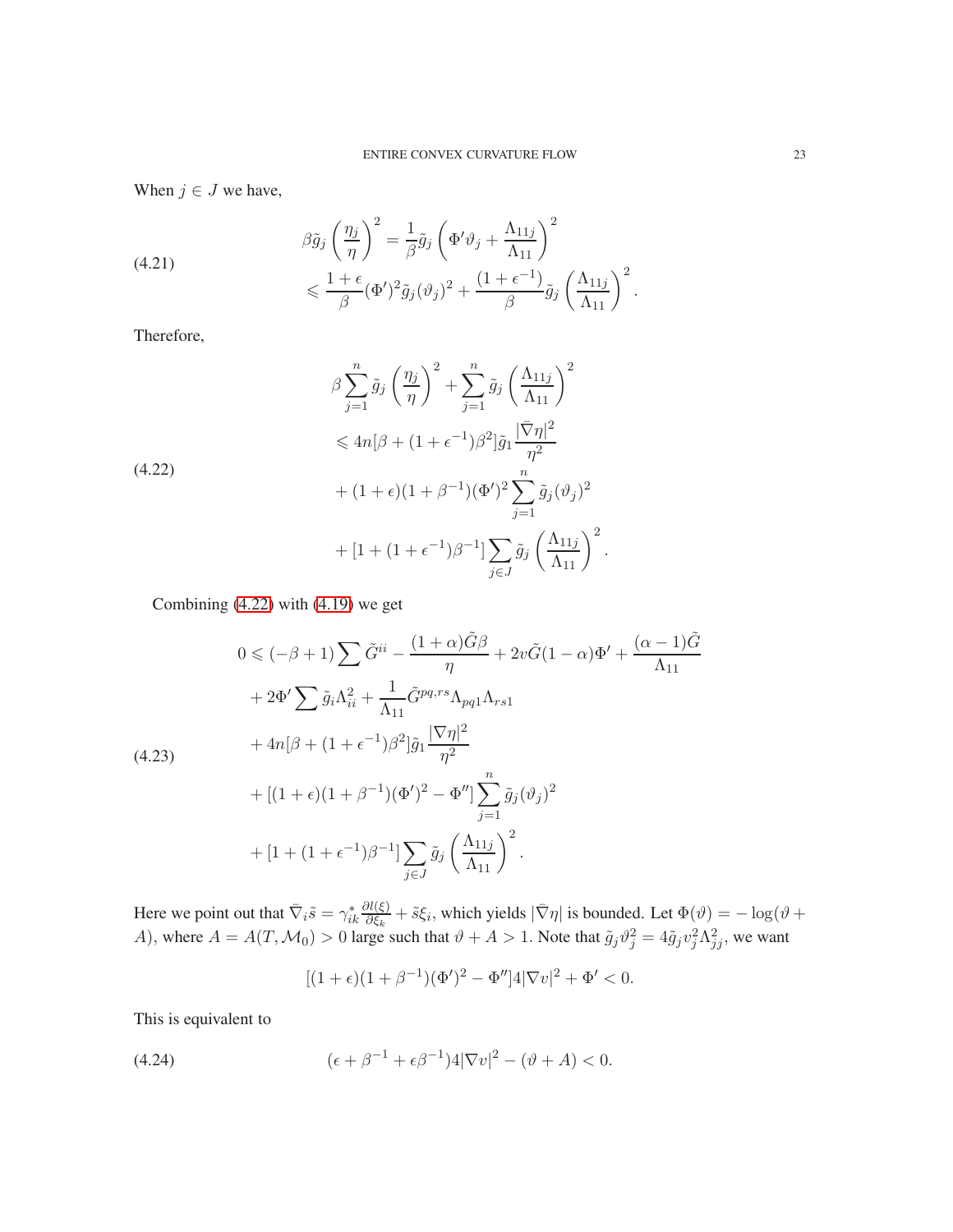By choosing  $\epsilon > 0$  small and  $\beta > 0$  large inequality [\(4.24\)](#page-22-1) can be satisfied. Then [\(4.23\)](#page-22-2) can be reduced to

(4.25)  
\n
$$
0 \leq \frac{C_1}{\eta} + C_2 - \frac{1}{\vartheta + A} \sum \tilde{g}_i \Lambda_{ii}^2 + \frac{1}{\Lambda_{11}} \tilde{G}^{pq,rs} \Lambda_{pq1} \Lambda_{rs1} + \frac{C_3(\beta + \beta^2) \tilde{g}_1}{\eta^2} + [1 + (1 + \epsilon^{-1})\beta^{-1}] \sum_{j \in J} \tilde{g}_j \left(\frac{\Lambda_{11j}}{\Lambda_{11}}\right)^2.
$$

Since  $\tilde{g}$  is concave we have

$$
\frac{1}{\Lambda_{11}} \tilde{G}^{pq,rs} \Lambda_{pq1} \Lambda_{rs1} \leq \frac{2}{\Lambda_{11}} \sum_{j \in J} \frac{\tilde{g}_1 - \tilde{g}_j}{\Lambda_{11} - \Lambda_{jj}} \Lambda_{11j}^2 \leq -\frac{3}{2\Lambda_{11}^2} \sum_{j \in J} \tilde{g}_j \Lambda_{11j}^2.
$$

When  $1 + \frac{1}{\beta} + \frac{1}{\beta \epsilon} < \frac{3}{2}$  we have

(4.26) 
$$
0 \leqslant \frac{C_1}{\eta} + C_2 - \frac{1}{\vartheta + A} \sum \tilde{g}_i \Lambda_{ii}^2 + \frac{C_3(\beta + \beta^2)\tilde{g}_1}{\eta^2}.
$$

Since  $\tilde{g}_i = \alpha F_*^{-\alpha - 1} F_*^{ii}$ <sup>*nii*</sup>, we get  $\tilde{g}_1 < \frac{\alpha |\tilde{G}|}{\lambda_1}$  By [\(4.26\)](#page-23-1) and [\(1.7\)](#page-1-2) we conclude

<span id="page-23-1"></span>
$$
\frac{1}{\vartheta + A} |\tilde{G}| \lambda_1 \leqslant \frac{C_1}{\eta} + C_2 + \frac{C_3(\beta + \beta^2)|\tilde{G}|}{\lambda_1 \eta^2}
$$

.

Therefore,  $\lambda_1 \eta \leq C_4$  and the Lemma is proved.

In Section [3](#page-4-0) we proved the existence of the solution  $u_r^*$  to equation [\(3.1\)](#page-4-3). In Section [4](#page-16-1) we obtained the local estimates of  $\{u_r^*\}_{r>r_0}$  in  $K\times[0,T]$  for any compact subset  $K\subset B_1$  and  $T>0$  Therefore, we can find a subsequence of  $u_r^*$  such that  $u_r^* \to u^*$ , and  $u^*$  satisfies [\(2.3\)](#page-4-1) in [0, T]. Since  $T > 0$ is arbitrary, we obtain the existence of a solution to equation [\(2.3\)](#page-4-1) in [0,  $\infty$ ). Applying the standard maximum principle, we also know that the solution to [\(2.3\)](#page-4-1) is unique. The Legendre transform of  $u^*$ , which we denote by  $u$ , is the desired entire solution of [\(2.1\)](#page-3-1).

#### <span id="page-23-2"></span>5. CONVERGENCE

<span id="page-23-0"></span>In this section, we will show after rescaling, the entire solution to equation [\(2.1\)](#page-3-1) converges to the unit future hyperboloid as  $t \to \infty$ .

Let 
$$
\tilde{X} = \frac{X}{[(1+\alpha)\tilde{t}]^{\frac{1}{1+\alpha}}}
$$
 and  $\tilde{\tau} = \int_0^t [(1+\alpha)\tilde{t}]^{-1} dt$ . Then  $\tilde{X}$  satisfies  
\n
$$
(\tilde{X})_{\tilde{\tau}} = (\tilde{X})_t \cdot \frac{\partial t}{\partial \tilde{\tau}}
$$
\n(5.1)\n
$$
= F^{\alpha}(\kappa)[(1+\alpha)\tilde{t}]^{\frac{\alpha}{1+\alpha}}\nu - \frac{X}{[(1+\alpha)\tilde{t}]^{\frac{1}{1+\alpha}}}.
$$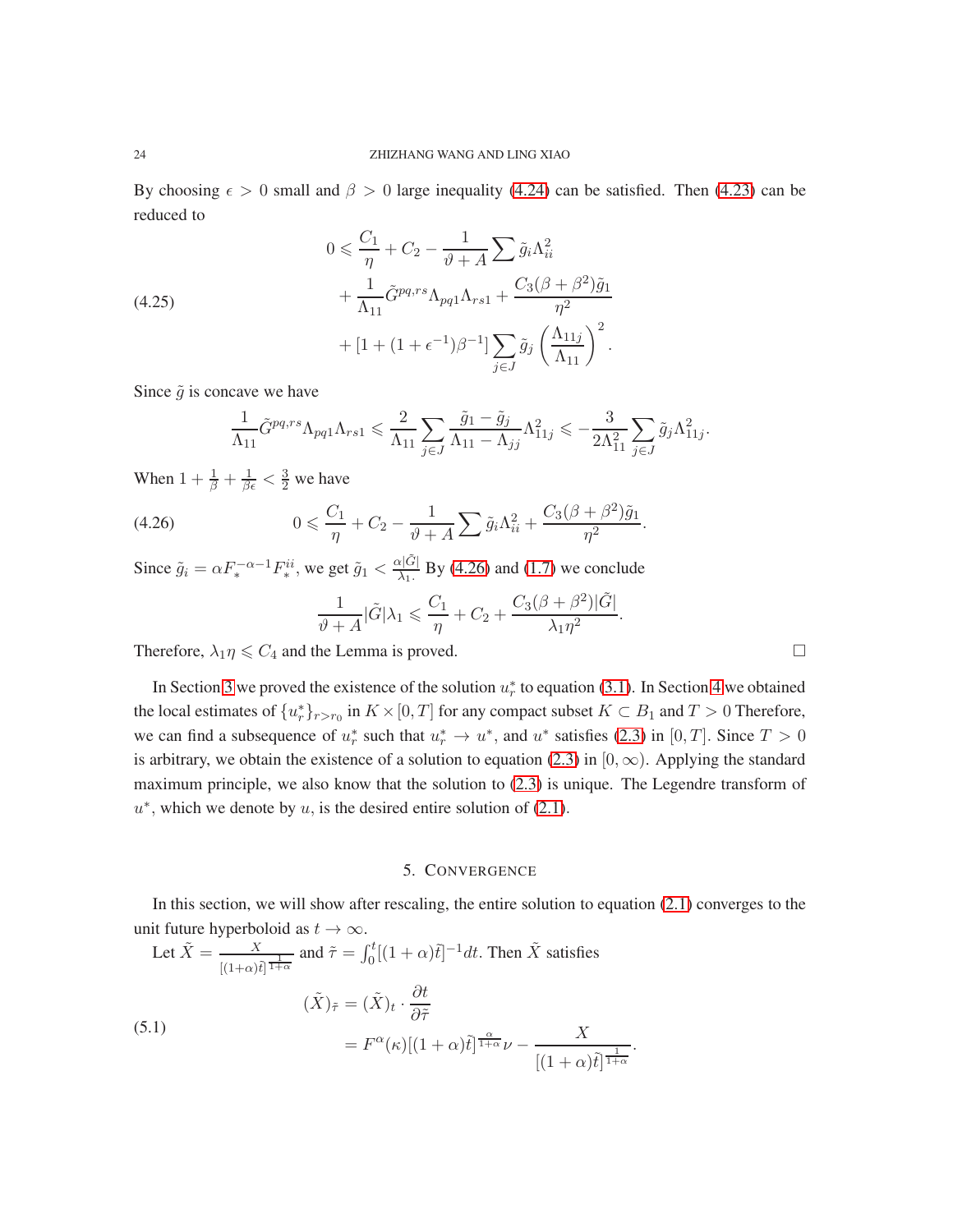Since  $\tilde{\kappa} = \left[ (1 + \alpha)\tilde{t} \right]^{\frac{1}{1 + \alpha}} \kappa$ , [\(5.1\)](#page-23-2) becomes

(5.2) 
$$
(\tilde{X})_{\tilde{\tau}} = F^{\alpha}(\tilde{\kappa})\nu - \tilde{X}.
$$

Denote  $\tilde{v} = \langle \tilde{X}, v \rangle$ , then under this rescaling we get

(5.3) 
$$
\tilde{v}_{\tilde{\tau}} = -\left(F_*^{-\alpha}(\tilde{\Lambda}_{ij}) + \tilde{v}\right),
$$

where  $\tilde{\Lambda}_{ij} = \bar{\nabla}_{ij}\tilde{v} - \tilde{v}\delta_{ij}$ . A straightforward calculation gives

(5.4)  
\n
$$
(\tilde{\Lambda}_{ii})_{\tilde{\tau}} = (\bar{\nabla}_{ii}\tilde{v})_{\tilde{\tau}} - \tilde{v}_{\tilde{\tau}} \\
= -\bar{\nabla}_{ii}F_{*}^{-\alpha} - \bar{\nabla}_{ii}\tilde{v} + F_{*}^{-\alpha}(\tilde{\Lambda}) + \tilde{v} \\
= -\bar{\nabla}_{ii}F_{*}^{-\alpha} + F_{*}^{-\alpha}(\tilde{\Lambda}) - \tilde{\Lambda}_{ii}.
$$

This yields

(5.5) 
$$
(F_*^{-\alpha})_{\tilde{\tau}} = -\alpha F_*^{-\alpha-1} F_*^{kk} (\tilde{\Lambda}_{kk})_{\tilde{\tau}} = \alpha F_*^{-\alpha-1} F_*^{kk} \bar{\nabla}_{kk} F_*^{-\alpha} - \alpha F_*^{-2\alpha-1} \sum F_*^{kk} + \alpha F_*^{-\alpha}
$$

In the following, we denote  $L := \frac{\partial}{\partial \tilde{\tau}} - \alpha F_*^{-\alpha-1} F_*^{kk} \overline{\nabla}_{kk}$  and  $\Phi = F_*^{-\alpha}(\tilde{\Lambda}) + \tilde{v}$ . Then we have

<span id="page-24-1"></span>
$$
L\Phi = -\left(1 + \alpha F_*^{-\alpha - 1} \sum F_*^{kk}\right)\Phi.
$$

Consider  $\Psi = e^{2\tilde{\tau}} \Phi^2$ , then  $\Psi$  satisfies

(5.6) 
$$
L\Psi \leqslant -2\alpha F_*^{-\alpha-1} \sum F_*^{kk} \Psi \leqslant 0.
$$

Therefore, by the maximum principle we know  $\Phi^2 \leqslant e^{-2\tilde{\tau}} c_0$ . This implies  $\Phi \to 0$  as  $\tilde{\tau} \to \infty$ . Since  $\tilde{v} = \frac{\langle X, v \rangle}{\sqrt{2\pi}}$  $\frac{\langle X,\nu\rangle}{[(1+\alpha)\tilde{t}]^{\frac{1}{1+\alpha}}}=\frac{v}{[(1+\alpha)^{2}}$  $\frac{v}{[(1+\alpha)\tilde{t}]^{\frac{1}{1+\alpha}}}$ , by Lemma [8](#page-6-2) we have  $-(a_1+1) \leq \tilde{v} \leq -a_0$ . From earlier estimates for  $F_*^{-\alpha}(\tilde{\Lambda}) + \tilde{v}$ , we get when  $\tilde{\tau} > \tau_0 > 0$ ,

$$
(5.7) \t\t c_1 \leqslant F_*^{-\alpha}(\tilde{\Lambda}) \leqslant c_2.
$$

Now suppose  $\tilde{u}_{\infty}^* = -\sqrt{1 - |\xi|^2}$ , it's easy to see that  $\tilde{u}_{\infty}^*$  satisfies

(5.8) 
$$
\begin{cases} F_*^{-\alpha}(w^*\gamma_{ik}^*(u_\infty^*)_{kl}\gamma_{lj}^*)w^* = -u_\infty^* & \text{in } B_1\\ u_\infty^* = 0 & \text{on } \partial B_1. \end{cases}
$$

Moreover, the graph of the Legendre transform of  $\tilde{u}_{\infty}^*$ , denoted by  $\tilde{\mathcal{M}}_{\infty} = \{(x, \tilde{u}_{\infty}(x)) \mid x \in \mathbb{R}^n\}$ , is a hyperboloid.

<span id="page-24-0"></span>Let  $u^*$  be the solution of [\(2.3\)](#page-4-1) and  $\tilde{u}^*$  be the rescaling of  $u^*$ . Then  $\tilde{u}^*$  satisfies

(5.9) 
$$
\begin{cases} (\tilde{u}^*)_{\tilde{\tau}} = -F_*^{-\alpha} (w^* \gamma_{ik}^* (\tilde{u}^*)_{kl} \gamma_{lj}^*) w^* - \tilde{u}^* & \text{in } B_1 \times (0, \infty) \\ \tilde{u}^* (\cdot, \tilde{\tau}) = 0 & \text{on } \partial B_1 \times (0, \infty) \\ \tilde{u}^* (\cdot, 0) = u_0^* & \text{on } B_1 \times \{0\}. \end{cases}
$$

.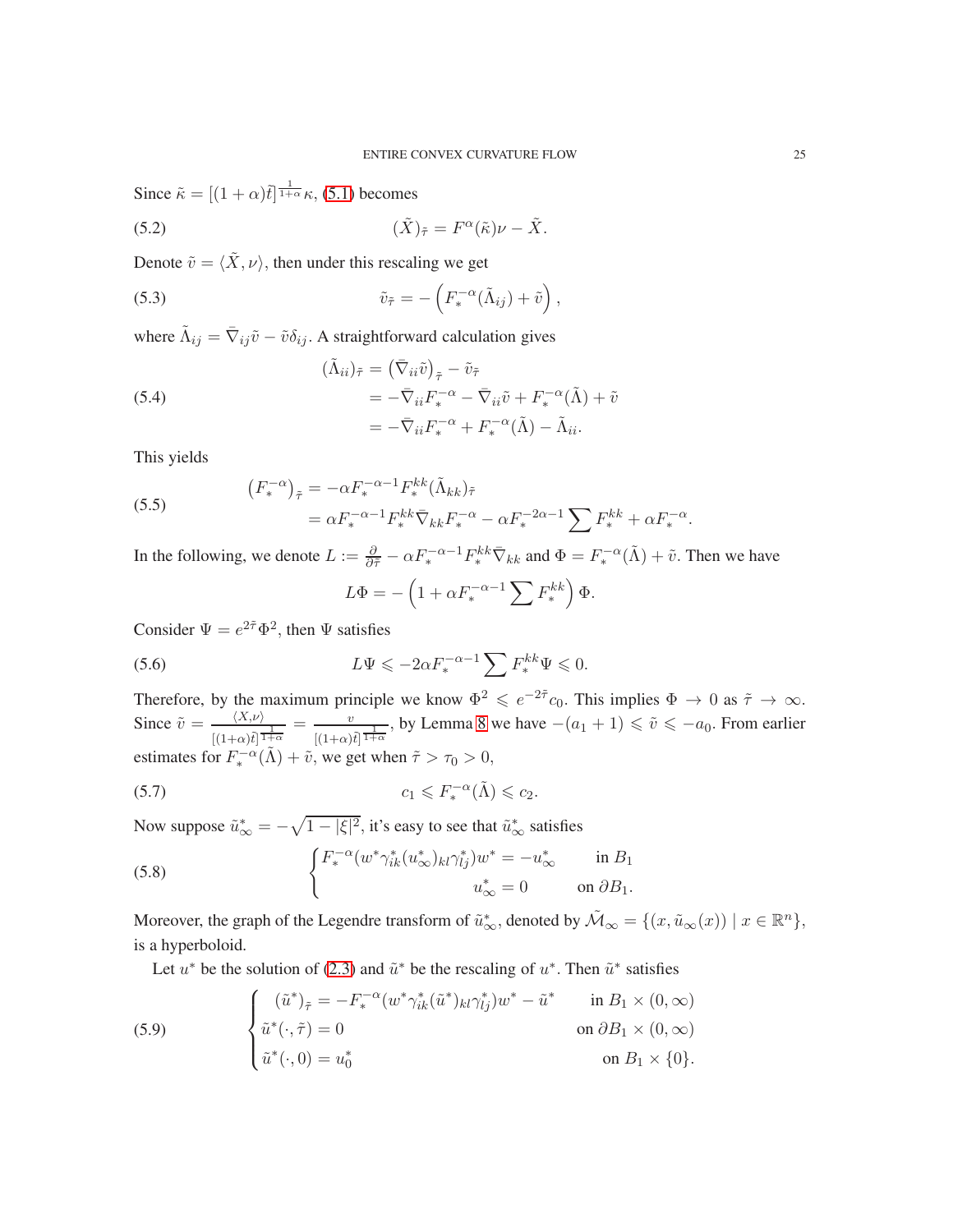<span id="page-25-0"></span>**Lemma 29.** Let  $\tilde{u}^*$  be the solution of [\(5.9\)](#page-24-0). Then for each sequence  $\tilde{\tau}_j \to \infty$  there is a subsequence  $\tilde{\tau}_{j_k} \to \infty$  such that  $\tilde{u}^*(\cdot, \tilde{\tau}_{j_k}) \to \tilde{u}^*_{\infty}(\cdot)$  *locally smoothly on* K, where  $K \subset B_1$  *is a compact set.* 

*Proof.* Without loss of generality we assume [\(5.7\)](#page-24-1) holds for  $\tilde{\tau} \geq 0$ . In view of [\(5.7\)](#page-24-1) we obtain

(5.10) 
$$
c_1[(1+\alpha)\tilde{t}]^{-\frac{\alpha}{1+\alpha}} \leqslant F_*^{-\alpha}(\Lambda) \leqslant c_2[(1+\alpha)\tilde{t}]^{-\frac{\alpha}{1+\alpha}}.
$$

In Lemma [24](#page-17-1) we can choose  $a = c_3[(1+\alpha)\tilde{t}]^{\frac{1}{1+\alpha}}$ , where  $0 < c_3 < (\frac{1}{c_2})^{\frac{1}{\alpha}}$ , then we obtain

(5.11) 
$$
\overline{\nabla}_i v > c_4 [(1+\alpha)\tilde{t}]^{\frac{1}{1+\alpha}},
$$

for any  $1 \leq i \leq n$  and  $\xi \in \mathbb{S}^{n-1}(\tilde{r}), \frac{1}{2} < \tilde{r} < 1$ . Similarly by choosing  $\underline{a} = c_5[(1+\alpha)\tilde{t}]^{\frac{1}{1+\alpha}}$  where  $c_5 > \left(\frac{1}{c_1}\right)^{\frac{1}{\alpha}}$  in Lemma [26,](#page-19-0) we get

$$
\overline{\nabla}_i v < c_6 \left[ (1 + \alpha) \tilde{t} \right]^\frac{1}{1 + \alpha}.
$$

Now in Lemma [28](#page-20-0) we will choose  $\tilde{s} = -\frac{c}{w^*} [(1+\alpha)\tilde{t}]^{\frac{1}{1+\alpha}}$ , where  $c > 0$  is a small number. Moreover, we let  $\Phi(\vartheta) = -\log(\vartheta + A[(1+\alpha)\tilde{t}]^{\frac{2}{1+\alpha}})$ , here  $A > 0$  such that  $\vartheta + A[(1+\alpha)\tilde{t}]^{\frac{2}{1+\alpha}} > [(1+\alpha)\tilde{t}]^{\frac{2}{1+\alpha}}$ . Then by Lemma [28](#page-20-0) we get in  $K \times [0, \infty)$  we have

$$
\Lambda_{\max} \leqslant c_7 [(1+\alpha)\tilde{t}]^{\frac{1}{1+\alpha}}.
$$

This combining with [\(5.7\)](#page-24-1) and condition [\(1.8\)](#page-1-4) yields in  $K \times [0, \infty)$ 

$$
0 < c_8 \leq \tilde{\Lambda}_{\min} \leq \tilde{\Lambda}_{\max} \leq c_7.
$$

Applying standard regularity and convergence theorems, we prove Lemma [29.](#page-25-0)

Remark 30. *The solutions of the following equation*

$$
F^\alpha(\kappa) = -\langle X,\nu\rangle
$$

*is called the self-expender. According to Husiken* [\[11\]](#page-26-15)*, the singularity of the mean curvature flow of a strictly closed convex hypersurface is a self-shrinker in Euclidean space. Here, since the unit normal is time-like, we have the opposite sign.*

Remark 31. *We want to point out that Conditions A is invariant under Lorentz transformation. It's clear that the conditions (1),(2),(3) of Conditions A are invariant. We only need to check condition*  $(4)$ *. Let*  $u_0$  *satisfy* 

$$
\sqrt{|x|^2 + C_0} < u_0(x) < \sqrt{|x|^2 + C_1},
$$

*for some suitable positive constant*  $C_0$ ,  $C_1$ *. Recall that the Lorentz transformation is* 

(5.13) 
$$
\begin{cases}\nx'_1 = \frac{x_1 - \alpha x_{n+1}}{\sqrt{1 - \alpha^2}} \\
x'_i = x_i \\
x'_{n+1} = \frac{x_{n+1} - \alpha x_1}{\sqrt{1 - \alpha^2}}.\n\end{cases}
$$